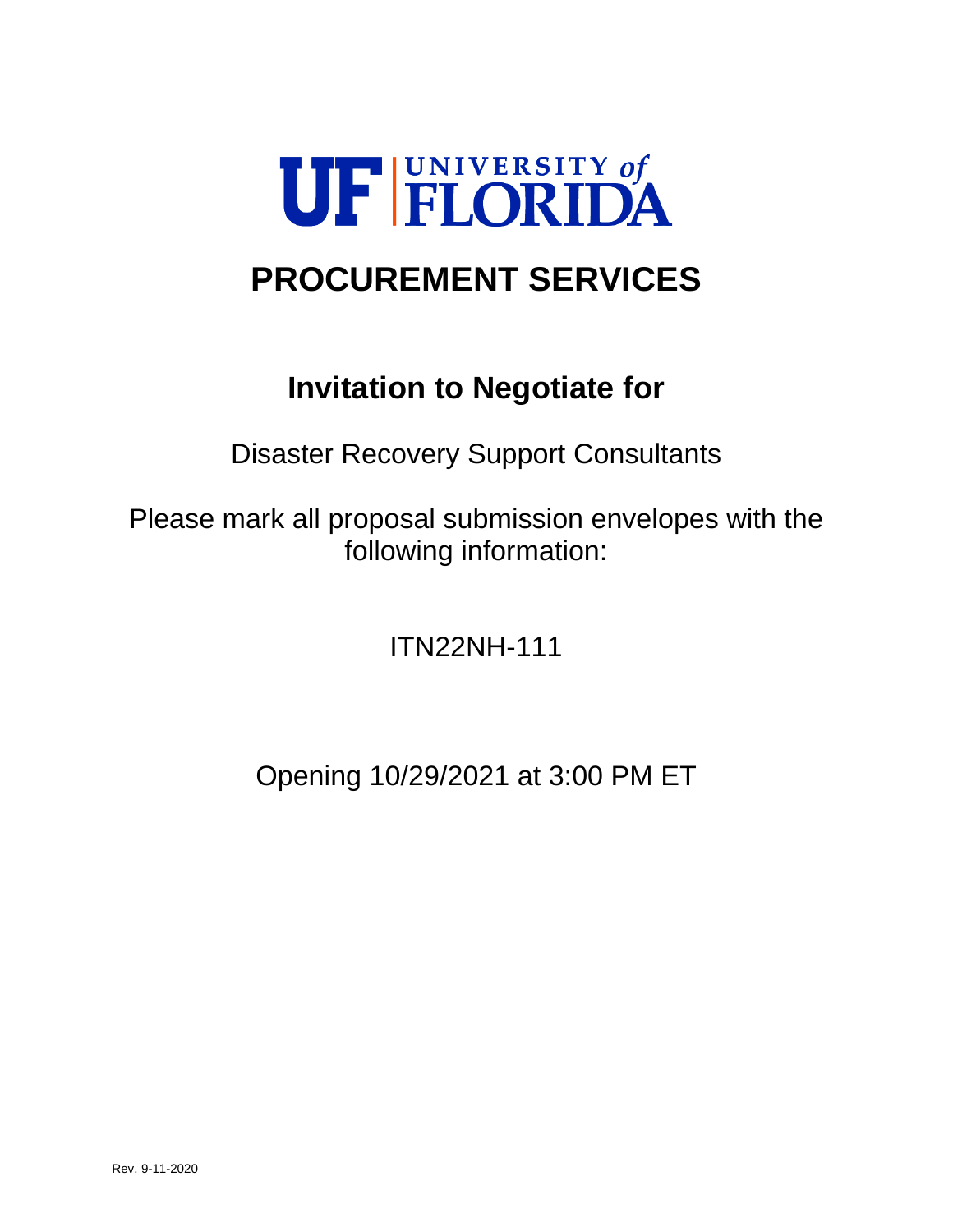# Contents

|     | 1.1    |                                                                              |  |
|-----|--------|------------------------------------------------------------------------------|--|
|     | 1.2    |                                                                              |  |
|     | 1.3    |                                                                              |  |
|     | 1.4    |                                                                              |  |
|     | 1.5    |                                                                              |  |
|     |        |                                                                              |  |
|     |        |                                                                              |  |
| 2.0 |        |                                                                              |  |
|     | 2.1    |                                                                              |  |
|     | 2.2    |                                                                              |  |
|     | 2.3    |                                                                              |  |
|     | 2.4    |                                                                              |  |
|     | 2.5    | Vendor Protest Procedure; Notice of Proposal Protest Bonding Requirement  8  |  |
|     | 2.6    |                                                                              |  |
|     | 2.7    |                                                                              |  |
|     | 2.8    |                                                                              |  |
|     | 2.9    |                                                                              |  |
|     | 2.10   | Determination of and Information Concerning Vendor's Qualifications  9       |  |
|     | 2.11   |                                                                              |  |
|     | 2.12   | Rejection of Vendor Counter-offers, Stipulations and Other Exceptions  9     |  |
|     | 2.13   |                                                                              |  |
|     | 2.14   |                                                                              |  |
|     |        |                                                                              |  |
| 3.0 |        |                                                                              |  |
|     | 3.1    |                                                                              |  |
|     | 3.2    |                                                                              |  |
|     | 3.3    |                                                                              |  |
|     |        |                                                                              |  |
|     |        |                                                                              |  |
| 4.0 |        |                                                                              |  |
|     | 4.1    |                                                                              |  |
|     | 4.1.1  |                                                                              |  |
|     | 4.1.2  |                                                                              |  |
|     | 4.1.3  |                                                                              |  |
|     | 4.1.4  |                                                                              |  |
|     | 4.1.5  |                                                                              |  |
|     | 4.1.6  |                                                                              |  |
|     | 4.2    |                                                                              |  |
|     | 4.2.1  |                                                                              |  |
|     | 4.2.2  |                                                                              |  |
|     | 4.2.3  | University Provides Information in Good Faith without Liability  13          |  |
|     | 4.2.4  |                                                                              |  |
|     | 4.2.5  | Questions, Communications and Inquires between the University and Vendors 13 |  |
|     | 4.2.6  | Addenda and the University's Response to Communications from Vendor  14      |  |
|     | 4.2.7  |                                                                              |  |
|     | 4.2.8  |                                                                              |  |
|     | 4.2.9  |                                                                              |  |
|     | 4.2.10 |                                                                              |  |
|     | 4.2.11 |                                                                              |  |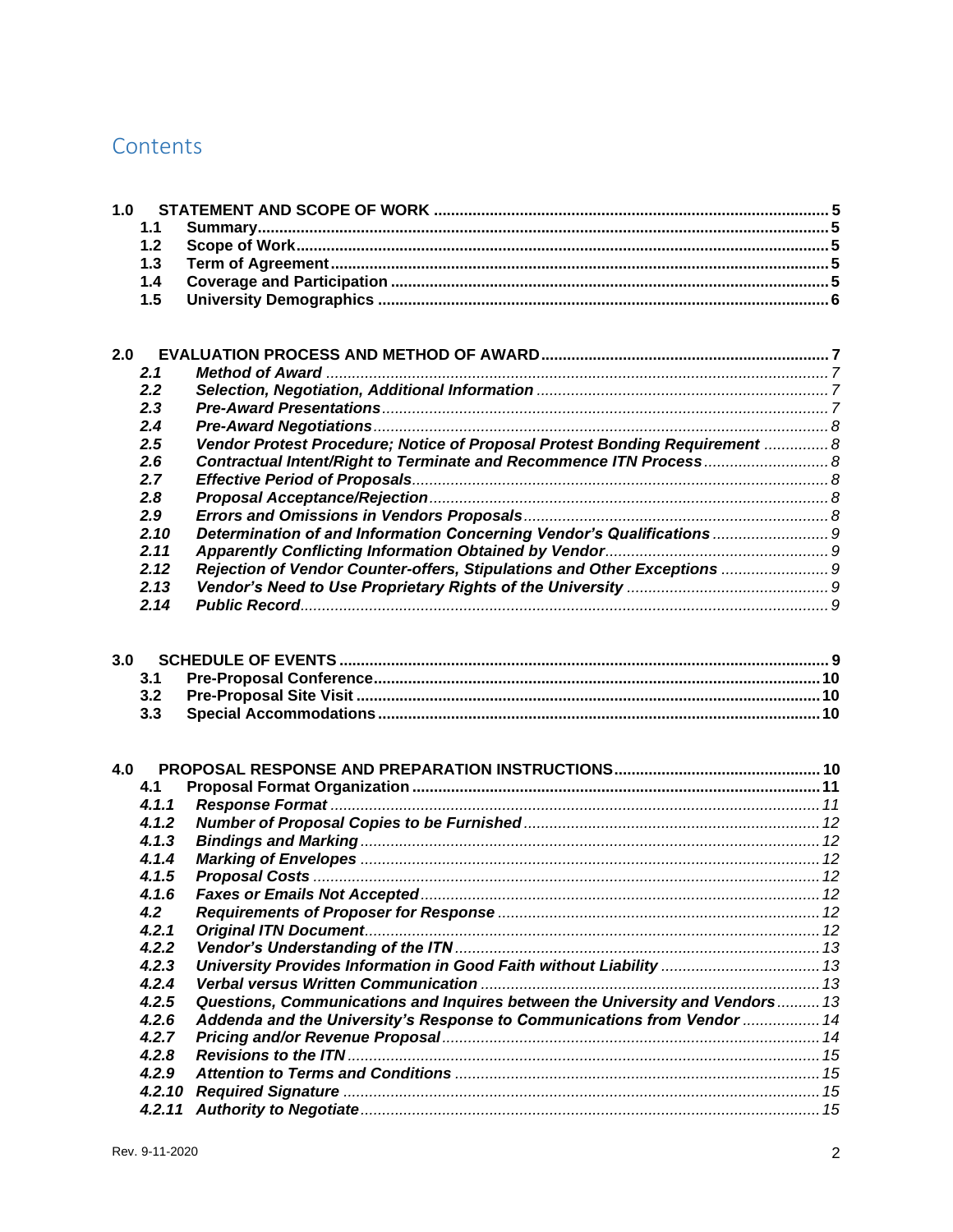| 4.2.13 Improper Business Relationships/Conflict of Interest Prohibited  16        |  |
|-----------------------------------------------------------------------------------|--|
| 4.2.14 Corrections, Changes, and Providing Information on Forms within the ITN 16 |  |
|                                                                                   |  |
|                                                                                   |  |
|                                                                                   |  |
| 4.2.18 University's Right to Use Vendor's Ideas/Proprietary Information  16       |  |

| 5.0 |      |  |
|-----|------|--|
|     | 5.1  |  |
|     | 5.2  |  |
|     | 5.3  |  |
|     | 5.4  |  |
|     | 5.5  |  |
|     | 5.6  |  |
|     | 5.7  |  |
|     | 5.8  |  |
|     | 5.9  |  |
|     | 5.10 |  |
|     | 511  |  |
|     | 5.12 |  |
|     | 5.13 |  |
|     | 5.14 |  |
|     | 5.15 |  |
|     | 5.16 |  |
|     | 5.17 |  |
|     |      |  |

| 6.0 |      |  |
|-----|------|--|
|     | 6.1  |  |
|     | 6.2  |  |
|     | 6.3  |  |
|     | 6.4  |  |
|     | 6.5  |  |
|     | 6.6  |  |
|     | 6.7  |  |
|     | 6.8  |  |
|     | 6.9  |  |
|     | 6.10 |  |
|     | 6.11 |  |
|     | 6.12 |  |
|     | 6.13 |  |
|     | 6.14 |  |
|     | 6.15 |  |
|     | 6.16 |  |
|     | 6.17 |  |
|     | 6.18 |  |
|     | 6.19 |  |
|     | 6.20 |  |
|     | 6.21 |  |
|     | 6.22 |  |
|     | 6.23 |  |
|     | 6.24 |  |
|     | 6.25 |  |
|     | 6.26 |  |
|     |      |  |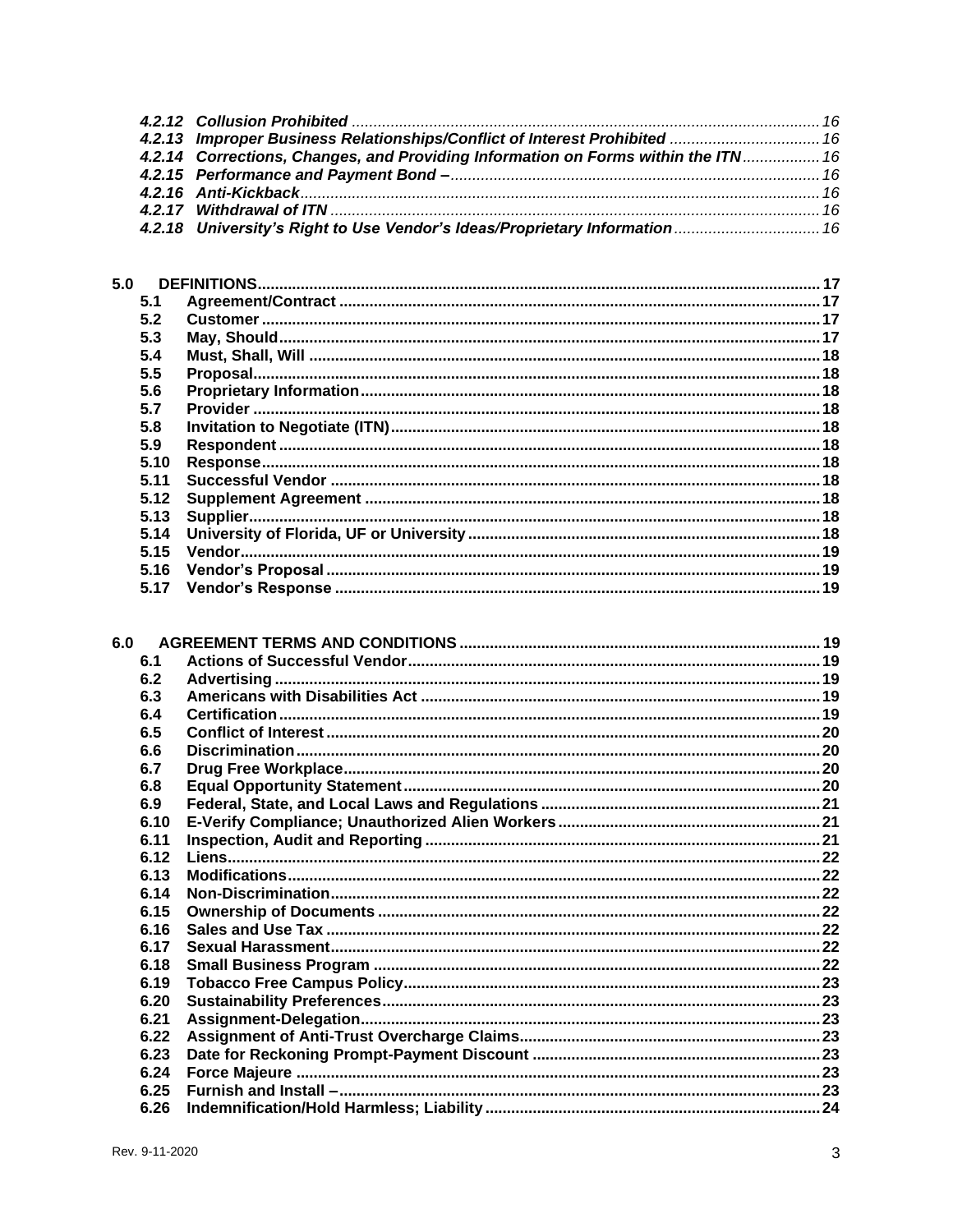| 6.27   |                                                                                |  |
|--------|--------------------------------------------------------------------------------|--|
| 6.28   |                                                                                |  |
| 6.29   |                                                                                |  |
| 6.30   |                                                                                |  |
| 6.31   |                                                                                |  |
| 6.32   |                                                                                |  |
| 6.33   | Notice to Vendors of Asbestos-Containing Materials in University Buildings  26 |  |
| 6.34   |                                                                                |  |
| 6.35   |                                                                                |  |
| 6.36   |                                                                                |  |
| 6.37   |                                                                                |  |
| 6.38   |                                                                                |  |
| 6.39   |                                                                                |  |
| 6.40   |                                                                                |  |
| 6.41   |                                                                                |  |
| 6.42   |                                                                                |  |
| 6.43   |                                                                                |  |
| 6.44   |                                                                                |  |
| 6.45   |                                                                                |  |
| 6.46   |                                                                                |  |
| 6.47   |                                                                                |  |
| 6.48   |                                                                                |  |
|        |                                                                                |  |
|        |                                                                                |  |
| 6.48.3 |                                                                                |  |
| 6.48.4 |                                                                                |  |
| 6.48.5 |                                                                                |  |
| 6.48.6 |                                                                                |  |
|        |                                                                                |  |
| 6.48.8 |                                                                                |  |
| 6.49   |                                                                                |  |
| 6.50   |                                                                                |  |
| 6.51   |                                                                                |  |
| 6.52   |                                                                                |  |
| 6.53   |                                                                                |  |
| 6.55   |                                                                                |  |
| 6.56   |                                                                                |  |
| 6.57   |                                                                                |  |
| 6.58   |                                                                                |  |
| 6.59   |                                                                                |  |
| 6.60   |                                                                                |  |
| 6.61   |                                                                                |  |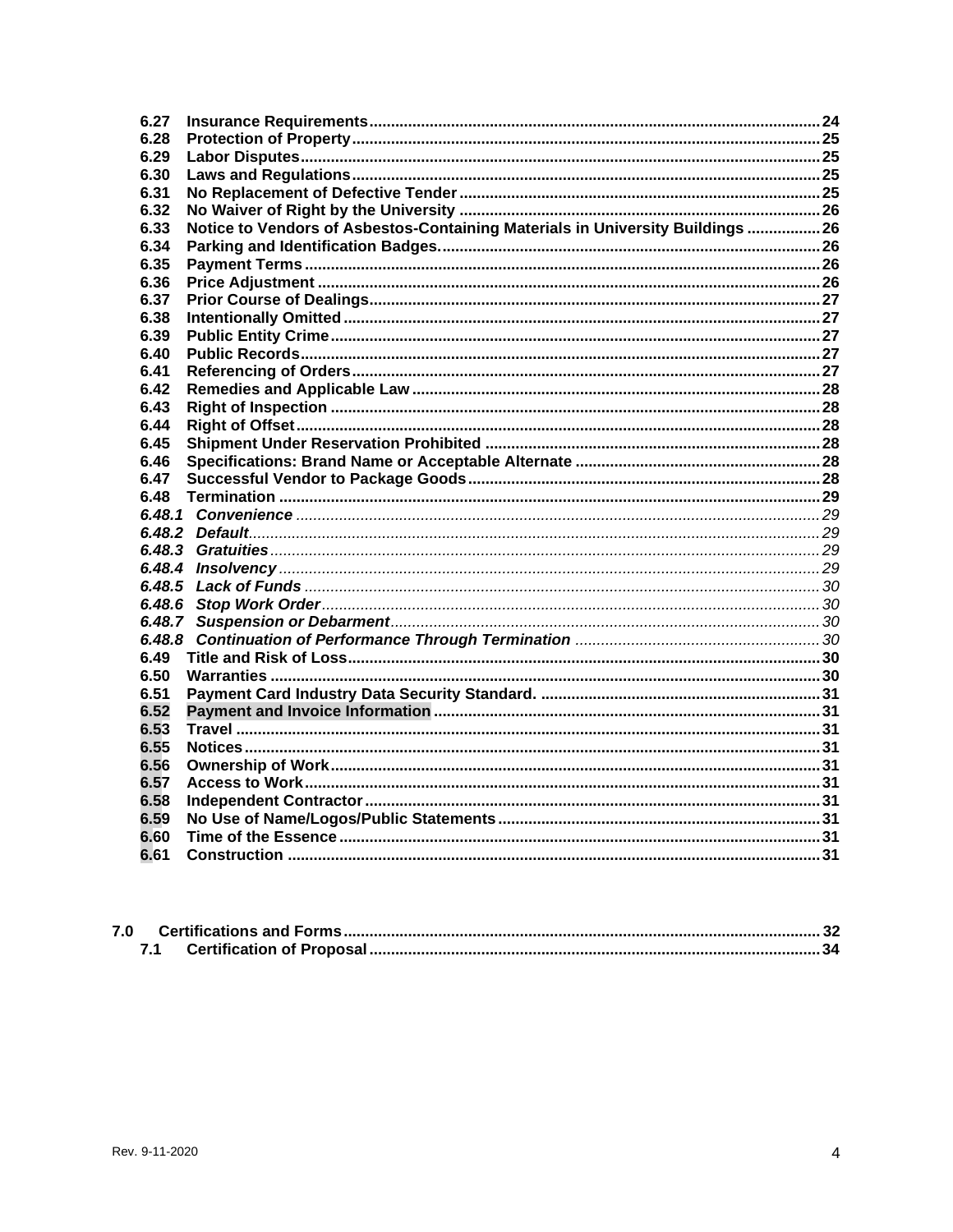## <span id="page-4-0"></span>**1.0 STATEMENT AND SCOPE OF WORK**

#### <span id="page-4-1"></span>**1.1 Summary**

The University is seeking proposals from companies that can assist the University of Florida with services designed to help maximize disaster recovery funding from all available sources including FEMA and the State of Florida, expedite recovery processes and serve as general consultant.

UF Environmental Health and Safety currently handles collection of information, applications, correspondence, negotiations, and resolutions for disaster response with State and Federal agencies such as FEMA. The timeline, process and personnel hours invested in this type of operation has indicated that outsourcing this activity would be beneficial to UF in both budget and personnel.

All Universities across the State University System in Florida have need of these services. The SUS spend for these services has been \$350,000 over the last 2 years.

It is anticipated that this solicitation will result in an award to multiple companies that any University may contract with.

## <span id="page-4-2"></span>**1.2 Scope of Work**

Services shall include but not be limited to the following:

- Provide technical advisory services related to the recovery from disaster
- Develop and implement of strategies designed to maximize federal and state assistance
- Provide expert programmatic and policy advice on federal disaster relief programs
- Provide support for strategic planning and coordination of all recovery efforts
- Work with FEMA, other federal agencies, and all State agencies to obtain appropriate assistance
- Prepare correspondence to federal and state agencies as required
- Review contracts and purchasing documentation to ensure cost recovery
- Review documentation prepared by departments
- Assist in capturing and summarizing eligible costs for departments
- Assist in the compilation and presentation of costs for presentation to FEMA and the State including all backup documentation necessary to process project worksheets
- Attend meetings on behalf of the institution to negotiate individual project worksheets
- Provide assistance and oversight to departments having difficulty with claims
- Work with officials to resolve disputes with FEMA and/or the State including the preparation of appeals to FEMA
- Work to maximize cost recovery from all available sources
- Prepare and coordinate recovery of direct administrative costs related to the grant

## <span id="page-4-3"></span>**1.3 Term of Agreement**

The term of this Agreement will be for an initial period of three (3) years, with an option to renew based on satisfactory performance and the written approval of both parties for up to two (2) additional one (1) year periods.

## <span id="page-4-4"></span>**1.4 Coverage and Participation**

The intended coverage of this ITN and any Agreement resulting from this solicitation shall be for the use of all Departments at the University of Florida. With the consent and agreement of the Successful Vendor, the other state universities, community colleges, district school boards, other educational institutions, and other governmental agencies, may assess and access an Agreement resulting from this solicitation issued and administered by the University of Florida.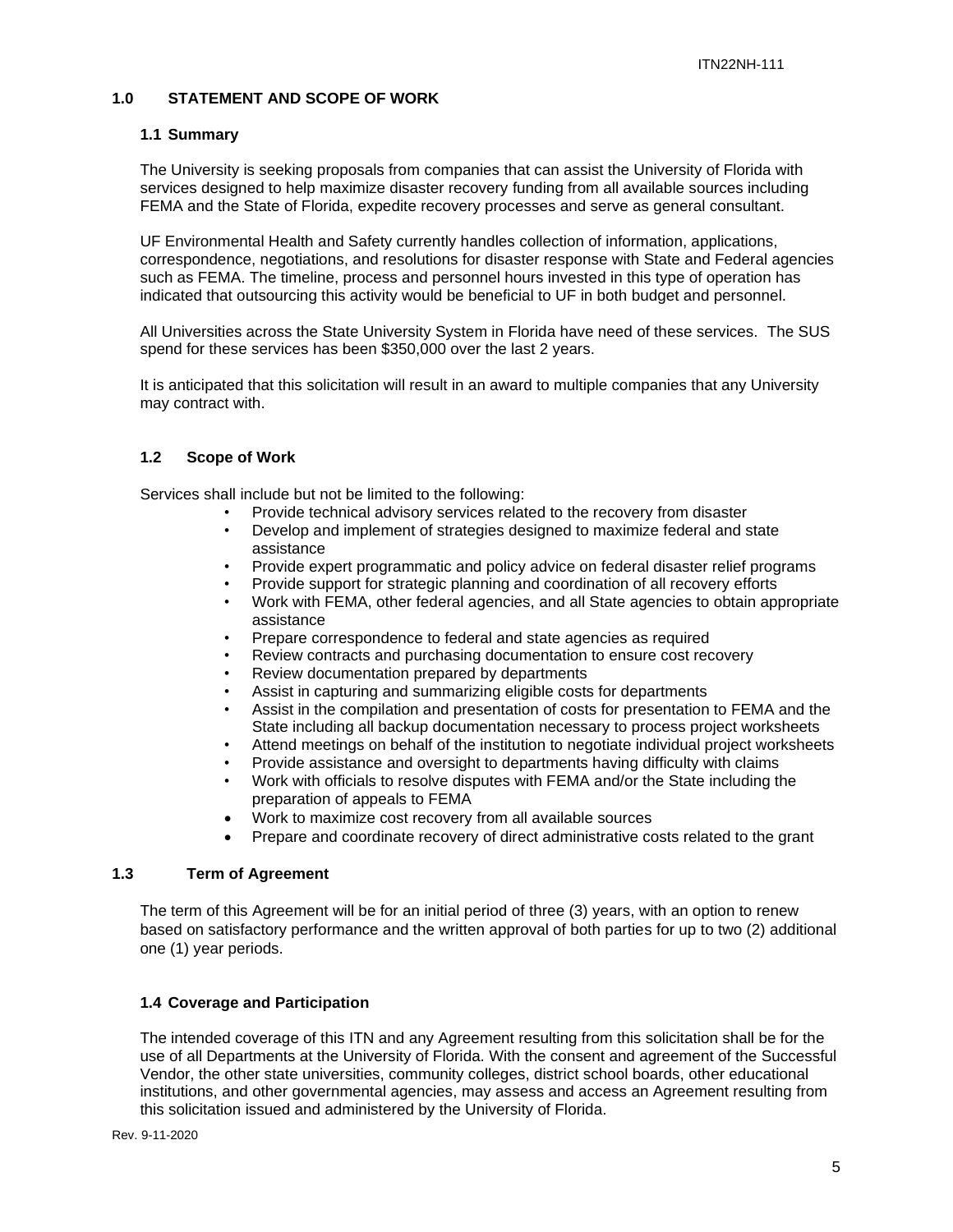The University reserves the right to add and/or delete elements, or to change any element of the coverage and participation at any time without prior notification and without any liability of any kind or amount.

## <span id="page-5-0"></span>**1.5 University Demographics**

The University of Florida is a major public land-grant research university. The state's oldest, largest, and most comprehensive university, the University of Florida is among the nation's most academically diverse public universities. The University has a long history of established programs in international education, research, and service. It is one of only 17 public land-grant universities nationwide and the only university in Florida belonging to the Association of American Universities. With more than 50,000 students, the University of Florida is now one of the five largest universities in the nation.

The University of Florida has a 2,000-acre campus and more than 900 buildings (including 170 with classrooms and laboratories). The northeast corner of campus is listed as a historic district on the National Register of Historic Places.

UF has a long history of established programs in international education, research and service. It is one of only 17 public, land-grant universities that belong to the Association of American Universities, the higher-education organization comprising the top 62 public and private institutions in North America. UF is consistently ranked among the nation's top universities: No. 5 in U.S. News & World Report's "Top Public Schools" (2020); No. 2 in Kiplinger's "Best Values in Public Colleges" (2017); and No. 3 on the Forbes list of best value public universities (2019). Additionally, UF ranked No. 6 in the New York Times list of universities that do the most to help low-income students (2015) and No. 3 in the Milken Institute's ranking of Best Universities for Technology Transfer.

As the state's oldest and most comprehensive university, tracing its beginnings to a small seminary in 1853, UF is now among the nation's most academically diverse public universities. with an enrollment of 54,000 students annually. UF is home to 16 colleges and more than 170 research centers and institutes and offers nearly 300 graduate degree programs. Only five other universities nationwide have as many programs of study on one campus as the University of Florida.

Several qualities distinguish UF among today's leading public research universities.

The first is its highly comprehensive breadth on a single campus, facilitating interdisciplinary collaboration among, for example, faculty within the adjacent colleges of journalism, engineering and medicine. The second is its unwavering support from the state of Florida, which has endorsed UF's drive to become one of the nation's very best public research universities – supporting those efforts since 2013 with hundreds of millions of dollars in additional funding to grow its faculty ranks. UF's third exceptional quality is its dynamism. Like the state of Florida, now the nation's third- largest and among its fastest-growing, UF is undergoing rapid transformation as it pursues its overarching aspiration "to be a premier university that the state, nation and world look to for leadership."

For any additional information about the University of Florida, please visit the University's web page at: [www.ufl.edu.](http://www.ufl.edu/)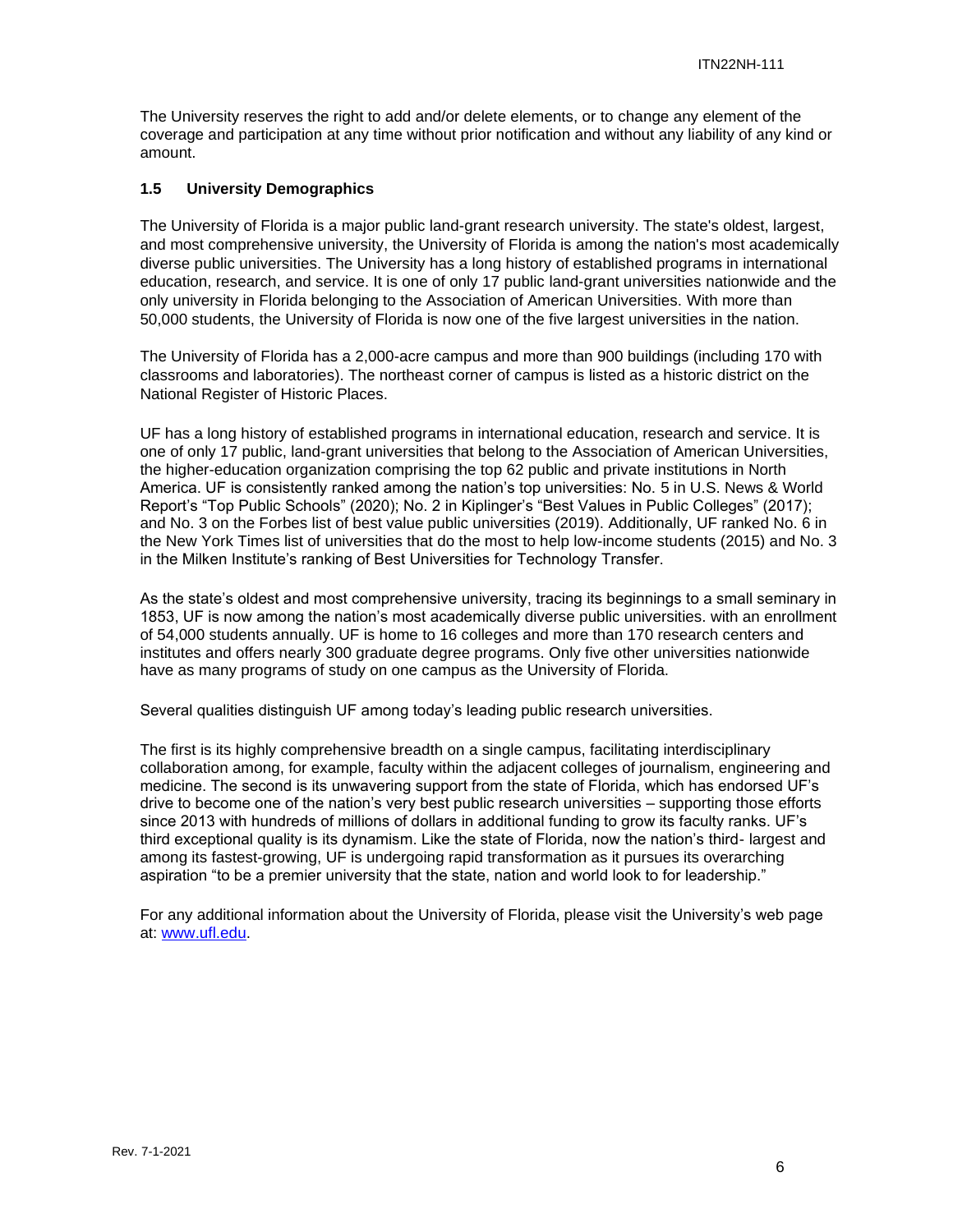## <span id="page-6-0"></span>**2.0 EVALUATION PROCESS AND METHOD OF AWARD**

## <span id="page-6-1"></span>**2.1 Method of Award**

The evaluation of each response to this ITN will be based on its overall competence, compliance, format, and organization. The Award shall be made to the responsive and responsible vendor whose proposal is determined to be the most advantageous to the University of Florida, taking into consideration the following evaluation criteria listed below. Pricing may be a criterion. However, the University is under no obligation whatsoever to select as most responsive the proposal that demonstrates the lowest pricing.

The contract will consist of the University's ITN, the proposal with any and all revisions, award letter, purchase order, and any signed agreement between the parties, as stated in that agreement.

Vendors whose proposals are not accepted will be notified after a final selection has been made by public posting of the selected proposer(s). This public posting functions as the rejection of all other proposals. This posting will be made to https://procurement.ufl.edu/vendors/schedule-of-bids/

#### **Evaluation Criteria**

Vendor proposals will be evaluated based upon how well each Vendor's plans meet the University's needs. Specific consideration will be given to the following and proposals will be evaluated in the below order of importance:

Demonstrated ability of supplier to execute the scope of work Experience with other accredited institutions (references) Vendor willingness to accept UF Terms & Conditions Demonstrated compliance with federal / state guidelines (including FERPA) Financial offering (Pricing) Additional "value add" services – inclusion of small, minority businesses, sustainability tie-in, revenue generation, tie-in to student outcomes or research

#### <span id="page-6-2"></span>**2.2 Selection, Negotiation, Additional Information**

Although the University reserves the right to negotiate with any vendor or vendors to arrive at its final decision and/or to request additional information or clarification on any matter included in the proposal, it also reserves the right to select the most responsive vendor or vendors without further discussion, negotiation, or prior notice. The University may presume that *any proposal is a best-andfinal offer.*

The University also reserves the right to award to the next highest evaluated, responsive and responsible bidder for any and all groups, subgroups, or items in the event of vendor default, nonperformance, non-compliance or similar issues affecting the University's ability to obtain services at any time throughout the contract period.

## <span id="page-6-3"></span>**2.3 Pre-Award Presentations**

The University reserves the right to require presentation from any and all vendors, in which they may be asked to provide or they may provide information in addition to that provided in their proposals.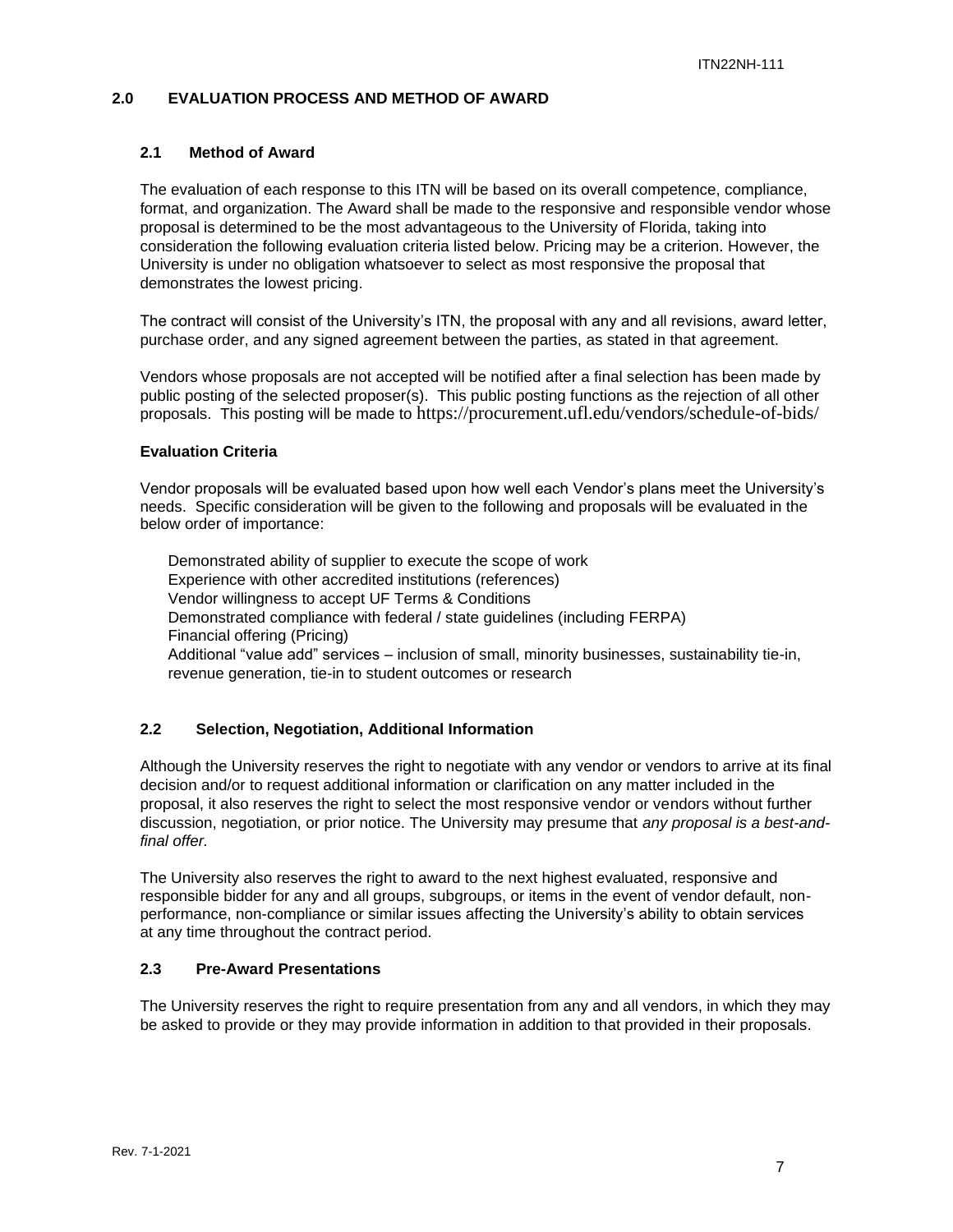## <span id="page-7-0"></span>**2.4 Pre-Award Negotiations**

The University reserves the right to negotiate prior to award with vendors for purpose of addressing the matters set forth in the following list, which may not be exhaustive.

- Resolving minor difference and typographical errors
- Terms and conditions
- Clarifying necessary details and responsibilities
- Emphasizing important issues and points
- Receiving assurances from vendors
- Obtaining the lowest and best pricing and/or revenue agreement

## <span id="page-7-1"></span>**2.5 Vendor Protest Procedure; Notice of Proposal Protest Bonding Requirement**

Any vendor protest to a University decision or intended decision with regard to this ITN is subject to Florida Board of Governors' (BOG) Regulations 18.002 and 18.003. Any vendor who files an action protesting a decision or intended decision shall post at the time of the filing the formal written protest, a bond, payable to the University of Florida, in an amount equal to the lessor of 10% of the estimated value of the protestor's proposal or 10% of the University's estimated expenditure during the contract term:, or \$10,000. The bond shall be conditioned upon the payment of all costs which may be adjudged against the vendor. In lieu of a bond, the University will accept a cashier's check or money order in the amount of the bond.

## <span id="page-7-2"></span>**2.6 Contractual Intent/Right to Terminate and Recommence ITN Process**

The University intends to contract with one or more vendors whose proposal(s) are considered to be in the best interests of the University. However, the University may terminate this ITN process at any time up to notice of award, without prior notice, and without liability of any kind or amount. Further, the University reserves the right to commence one or more subsequent ITN processes seeking the same or similar products or services covered hereunder. In the event of cancellation or termination, the University reserves the right to award the contract to another Offeror, cancel in its entirety, or to request new proposals, whichever is in the best interest of University of Florida.

## <span id="page-7-3"></span>**2.7 Effective Period of Proposals**

Under this ITN, the University shall hold that vendors' responses to this ITN shall remain in effect for a period of ninety (90) days following the closing date, in order to allow time for evaluation, approval, and award of the contract. Any vendor who does not agree to this condition shall specifically communicate in its proposal such disagreement to the University, along with any proposed alternatives. This University may accept or reject such proposed alternatives without further notification or explanation.

#### <span id="page-7-4"></span>**2.8 Proposal Acceptance/Rejection**

The University reserves the right to reject any or all proposals. Such rejection may be without prior notice and shall be without any liability of any kind or amount to the University. The University shall not accept any proposal that the University deems not to be in its best interests. The University shall reject proposals submitted after the closing date and time.

#### <span id="page-7-5"></span>**2.9 Errors and Omissions in Vendors Proposals**

The University may accept or reject any vendor's proposal, in part or in its entirety, if such proposal contains errors, omissions, or other problematic information. The University may decide upon the materiality of such errors, omissions, or other problematic information.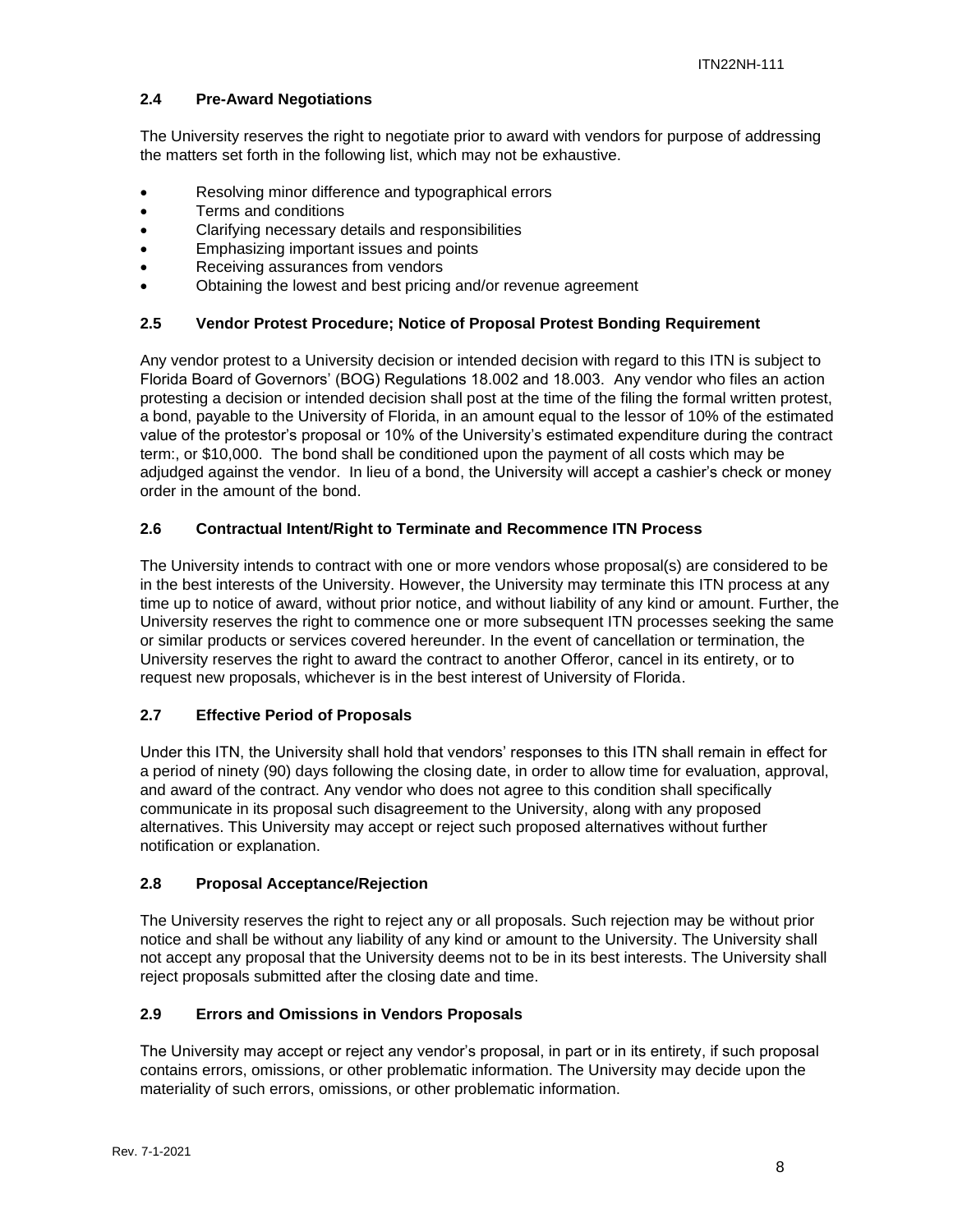## <span id="page-8-0"></span>**2.10 Determination of and Information Concerning Vendor's Qualifications**

The University reserves the right to determine whether a vendor has the ability, capacity, and resources necessary to perform in full any contract resulting from this ITN. The University may request from vendors information it deems necessary to evaluate such vendors' qualifications and capacities to deliver the products and/or services sought hereunder. The University may reject any vendor's proposal for which such information has been requested but which the vendor has not provided. Such information may include but is not limited to:

- Financial resources
- Personnel resources
- Physical resources
- Internal financial, operating, quality assurance, and other similar controls and policies
- Resumes of key executives, officers, and other personnel pertinent to the requirements of the ITN
- Customer references
- Disclosures of complaints or pending actions, legal or otherwise, against the vendor
- The University reserves the right to check references with current customers as provided by the vendor and with any customers the University identifies

## <span id="page-8-1"></span>**2.11 Apparently Conflicting Information Obtained by Vendor**

The University is under no obligation whatsoever to honor or observe any information that may apparently conflict with any provision herein, regardless of whether such information is obtained from any office, agent, or employee of the University. Such information shall not affect the vendor's risks or obligations under a contract resulting from this ITN.

## <span id="page-8-2"></span>**2.12 Rejection of Vendor Counter-offers, Stipulations and Other Exceptions**

Any vendor exception, stipulation, counter-offer, requirement, and/or other alternative term or condition shall be considered rejected unless specifically accepted in writing by the University and thereafter incorporated into any contract resulting from this ITN.

## <span id="page-8-3"></span>**2.13 Vendor's Need to Use Proprietary Rights of the University**

All information proprietary to the University and disclosed by the University to any vendor shall be held in confidence by the vendor and shall be used only for purposes of the vendor's performance under any contract resulting from this ITN.

## <span id="page-8-4"></span>**2.14 Public Record**

On the earlier of (i) the time the University provides notice of a decision or intended decision, or (ii) 30 days after the final competitive sealed proposals are all opened, whichever occurs earlier, vendor proposals may be disclosed as public record.

## <span id="page-8-5"></span>**3.0 SCHEDULE OF EVENTS**

The following is the tentative schedule that will apply to this ITN, but may change in accordance with the University's needs.

| 09/22/2021             | Issuance of ITN                          |
|------------------------|------------------------------------------|
| 10/06/2021 -5:30 PM ET | <b>Technical Questions/Inquiries Due</b> |
| 10/15/2021             | Reponses to Inquires sent out            |
| 10/29/2021 -3:00 PM ET | ITN Closes/Opening of Proposals          |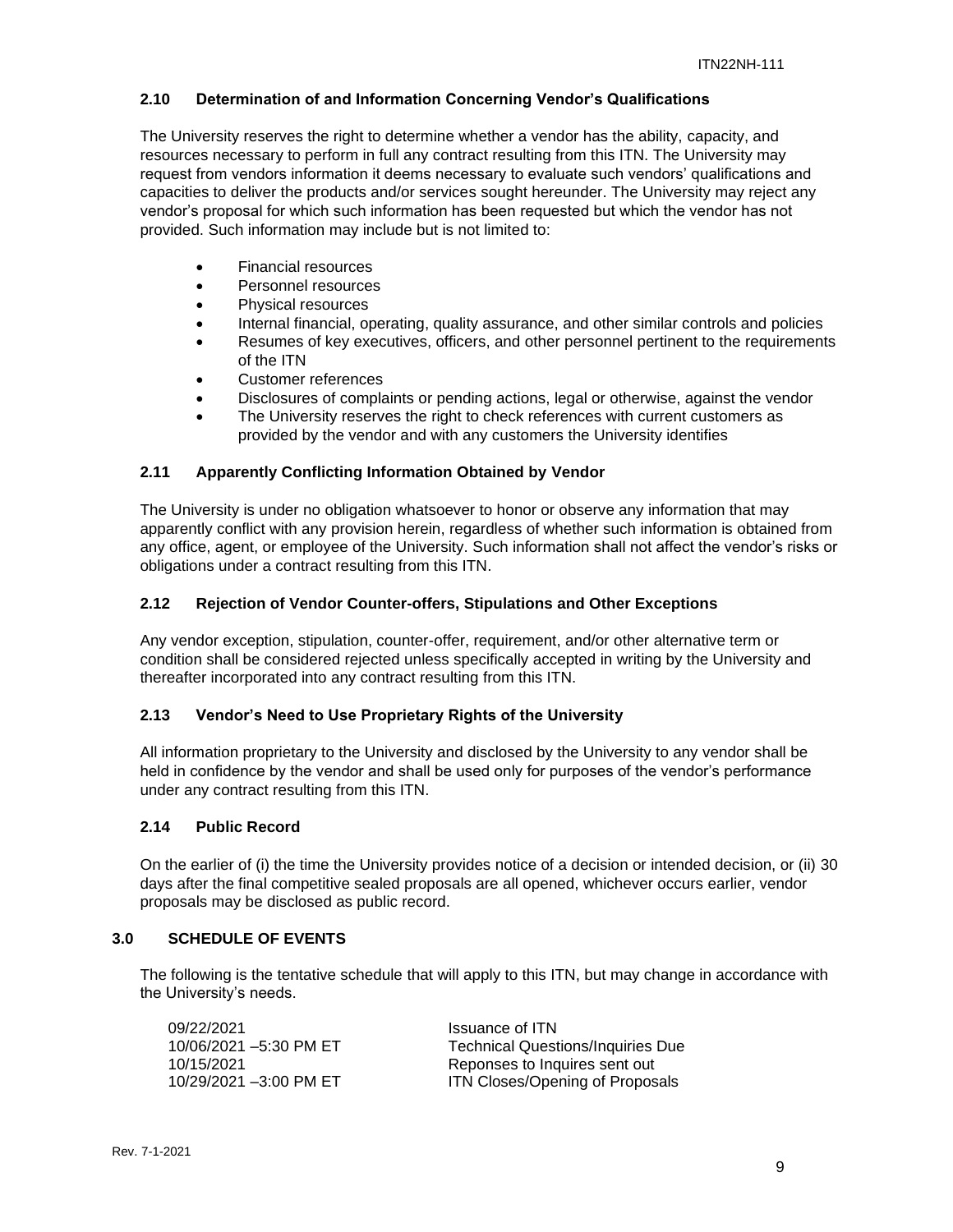## <span id="page-9-0"></span>**3.1 Pre-Proposal Conference**

A Non-mandatory pre-proposal conference has not been scheduled at this time.

The purpose of the conference is to provide for questions and answers regarding terms, conditions, or specifications of the ITN. Answers to any questions that might arise will be in the form of Addenda to the Invitation to Negotiate prior to the proposal opening. All such revisions must be acknowledged by signature and returned with the proposal.

The Procurement Staff may choose to call for additional pre-proposal conference(s) if, in the sole judgment of the Procurement Staff, there is a need for such conference(s) in order to promote competition.

#### <span id="page-9-1"></span>**3.2 Pre-Proposal Site Visit**

A pre-proposal site visit has not been scheduled at this time.

A pre-proposal site visit may be held for vendors who intend to respond to this ITN. The purpose of the site visit is to acquaint the vendors with the conditions under which the work must be performed. The University will not be responsible for additional compensation if the vendor does not acquaint themselves with all the available conditions and information nor shall it relieve the vendor from any responsibility for properly performing the work.

#### <span id="page-9-2"></span>**3.3 Special Accommodations**

If special accommodations are needed in order to attend a pre-proposal meeting or a proposal opening, contact Nicola Heredia by email at nheredia@ufl.edu three (3) business days prior to preproposal meeting or proposal opening.

## <span id="page-9-3"></span>**4.0 PROPOSAL RESPONSE AND PREPARATION INSTRUCTIONS**

Proposals must be delivered sealed and addressed to: University of Florida Procurement Services 971 Elmore Drive Gainesville, FL 32611-5250 ITN22NH-111 Vendor name:

on or prior to **10/29/20213:00 PM**.

#### **The above address is a valid campus address for any courier service.**

It is the vendor's responsibility to assure that the proposal is delivered at the proper time and place of the proposal opening. Proposals which for any reason are not so delivered will not be considered. The University shall not accept proposals received by facsimile or email. The University shall, at the specified closing date and time, open all proposals that are otherwise in order. The University will allow interested parties to attend such opening for purposes of identifying which vendors have responded. The University will make no immediate decision at such time, and there will be no disclosure of any information contained in any proposal until the earlier of (i) the time University provides notice of a decision or intended decision, or (ii) 30 days after the final competitive sealed proposals are all opened, whichever occurs earlier, at which time the vendor proposals become public record. When multiple solicitations have been scheduled to open at the same date and time, the University will open solicitations that have interested individuals present in sequential order by solicitation number. The University will hold unopened any proposals received after the closing date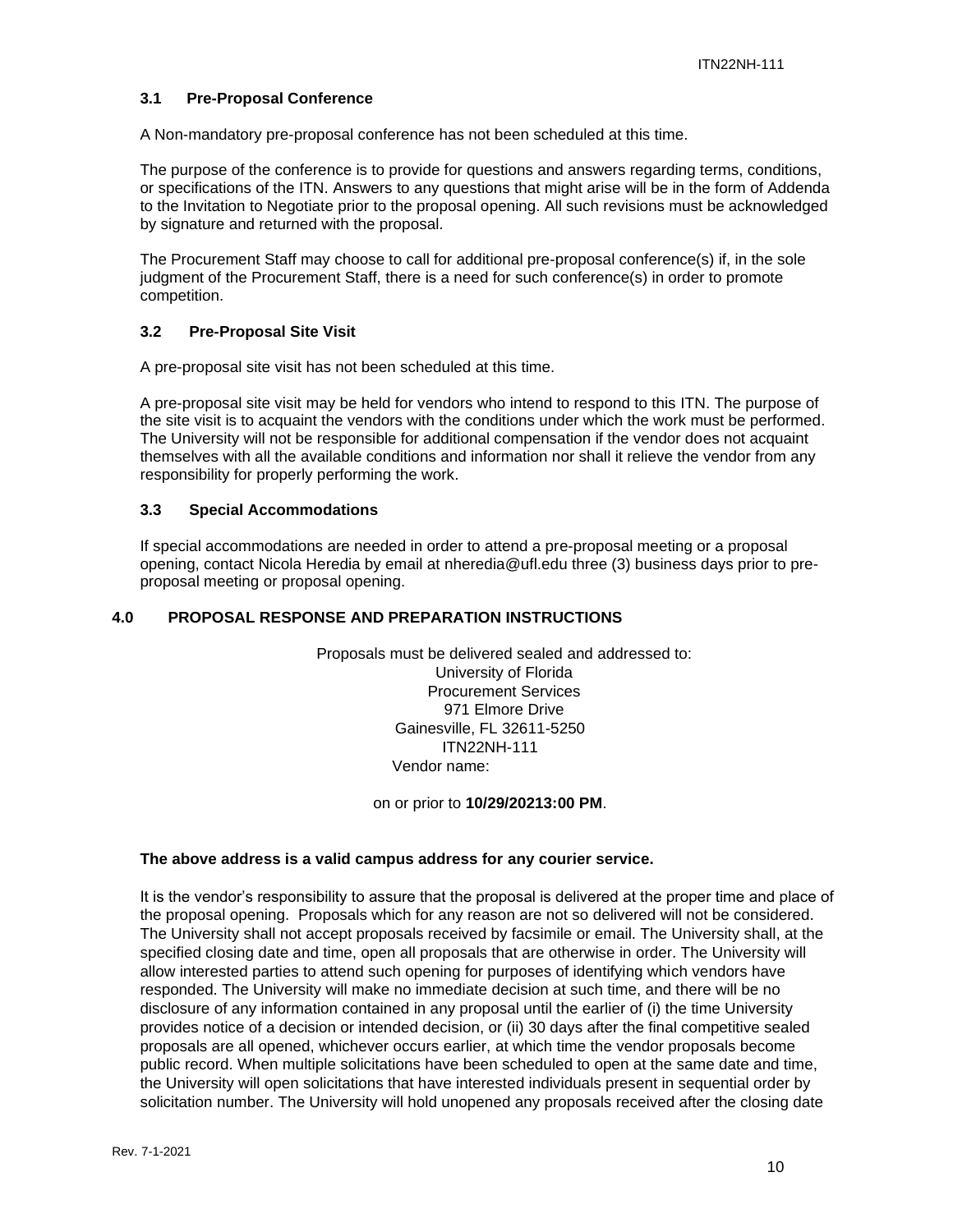and time, and will not consider such proposals. The University reserves the right to retain or dispose of such proposals at its discretion; however, the University may return such proposals to their related vendors, but only at such vendor's request and at no cost or expense whatsoever to the University.

If only one proposal is received, Procurement may delay the opening in order to determine why other vendors did not respond and to encourage other vendors to respond.

#### <span id="page-10-0"></span>**4.1 Proposal Format Organization**

Original proposal and all copies must be on 8-½ x11 text weight paper, double-sided, using binding tabs that will facilitate the distribution and evaluation of the proposals. Proposals should be printed when possible on paper containing a high level of post-consumer recycle content. Proposals should conform to the tabbed format below as well as the requirements of sections 4.1.2, 4.1.3 and 4.1.4.

## <span id="page-10-1"></span>**4.1.1 Response Format**

- Submit one (1) original copy and two (2) copies of the response in hard copy form. The original response must contain the original manual signature of the authorized person signing the proposal, and the electronic copy of the proposal.
- Submit one (1) copy of the initial response on PC compatible media (CD/DVD or USB flash drive), preferably in Word®.
- The outer carton of the response must display clearly and conspicuously the following identifying information, The ITN number, name and due date and is sealed; submit one (1) original and \_\_two (2) copies of the vendor's proposal in hard copy form.
- The offer's response must include the information and required submittals described, tabbed and numbered as shown below, with all information appearing in the Tab in which it was requested.
- Questions and requests for information may not be rearranged, regrouped, or divided in any way.
- All information and required submittals requested MUST BE in both hardcopy and electronic and included in your written response.

## *Failure to adhere to this condition may cause your response to be rejected without further evaluation.*

- Information submitted that is not requested by the University may be considered to be supplemental, not subject to evaluation by the committee members.
- If there is any information or required submittals which due to size or binding cannot be incorporated following the proper tab, the vendor must provide information following the numbered tab, telling the evaluator where the information can be found in the response.
- Tabular / Paginated Format:
	- **Tab 1**: Completed and signed Certification of Proposal form, and/or signed and completed acknowledgement forms for any addenda issued.
	- **Tab 2**: A one to two page executive summary of the vendor's proposal, including brief descriptions of the company's expertise with a contract the size and scope described in the ITN, and how the vendor plans to address the University's requirements.
	- **Tab 3**: Contact name(s) and title(s) of the individual(s) responsible for the company's proposal and negotiation during this ITN process. Please include the Organizational chart beginning with your account management team through CEO of your company
	- **Tab 4:** A listing of the company projects/customers similar in size and scope to the services described in the ITN, both current and past customers. This list must include the name, address, telephone, and email address of the client contract administrator. If applicable, please list examples of services rendered in the State of Florida, particularly within institutions of higher learning.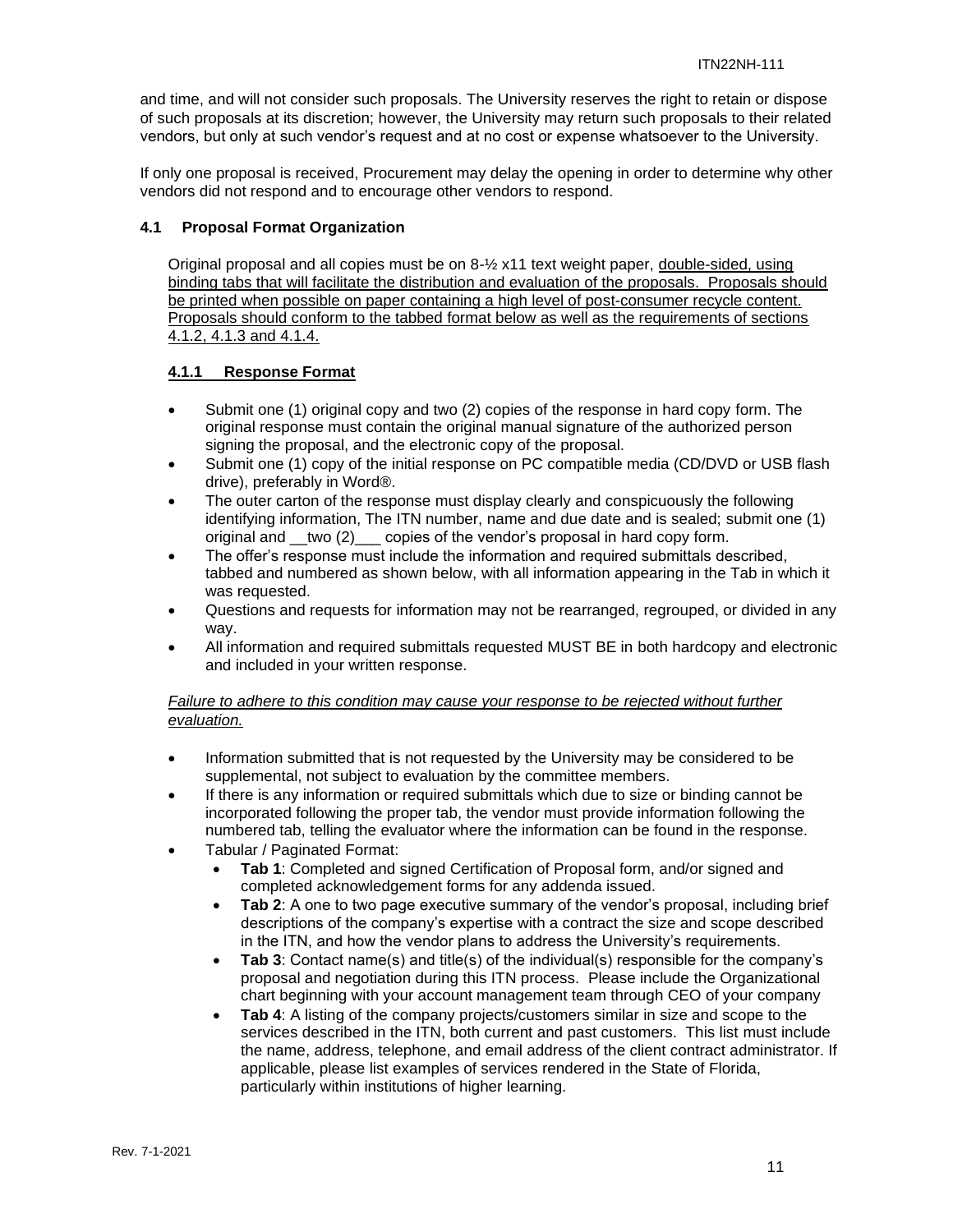- **Tab 5:** Please describe the process of producing "best value" for University and its users, through creative marketing, small business & diversity programs, "green" initiatives, and/or other programs.
- **Tab 6:** As defined below (Section 2.9.8), please describe any pricing, financial considerations and flexibility of the vendor. Hourly rates for all team members that would be involved in delivering the scope should be included along with any other pricing information.
- **Tab 7:** Provide an itemized list of concerns with University terms and conditions and, where appropriate, suggest preferred alternate language. UF will not negotiate terms not identified at the time of submittal.

## <span id="page-11-0"></span>**4.1.2 Number of Proposal Copies to be Furnished**

Submit one (1) hardcopy original of the initial response and one copy on PC compatible media (CD/DVD or USB flash drive), preferably in Word® and/or Excel®, along with two (2) hardcopies each marked "Copy".

#### <span id="page-11-1"></span>**4.1.3 Bindings and Marking**

Vendors shall ensure that the original and each copy are individually bound. When submitting more than one (1) proposal, vendors shall ensure that units are clearly marked; for example, as "Original of Proposal One", "Copy One of Proposal One", "Original of Proposal Two", "Copy One of Proposal Two", and so on.

This Contract shall inure to the benefit of, and shall be binding upon, the parties hereto and their respective permitted successors and assigns.

## <span id="page-11-2"></span>**4.1.4 Marking of Envelopes**

Vendors shall ensure that the outer carton of the response must display clearly and conspicuously the following identifying information: ITN #: ITN22NH-111, vendor name with return address and opening date and time: 10/29/2021; 3:00 PM ET.

## <span id="page-11-3"></span>**4.1.5 Proposal Costs**

The University is not liable in any manner or to any extent for any cost or expense incurred by any vendor in the preparation, submission, presentation, or any other action connected with proposing or otherwise responding to this ITN. Such exemption from liability applies whether such costs are incurred directly by the vendor or indirectly through the vendor's agents, employees, assigns or others, whether related or not to the vendor.

#### <span id="page-11-4"></span>**4.1.6 Faxes or Emails Not Accepted**

The University shall not accept proposals received by fax or email.

#### <span id="page-11-6"></span><span id="page-11-5"></span>**4.2 Requirements of Proposer for Response**

#### **4.2.1 Original ITN Document**

Procurement Services shall retain the ITN, and all related terms and conditions, exhibits and other attachments, in original form in an archival copy. Any modification of these, in the vendor's submission, is grounds for immediate disqualification.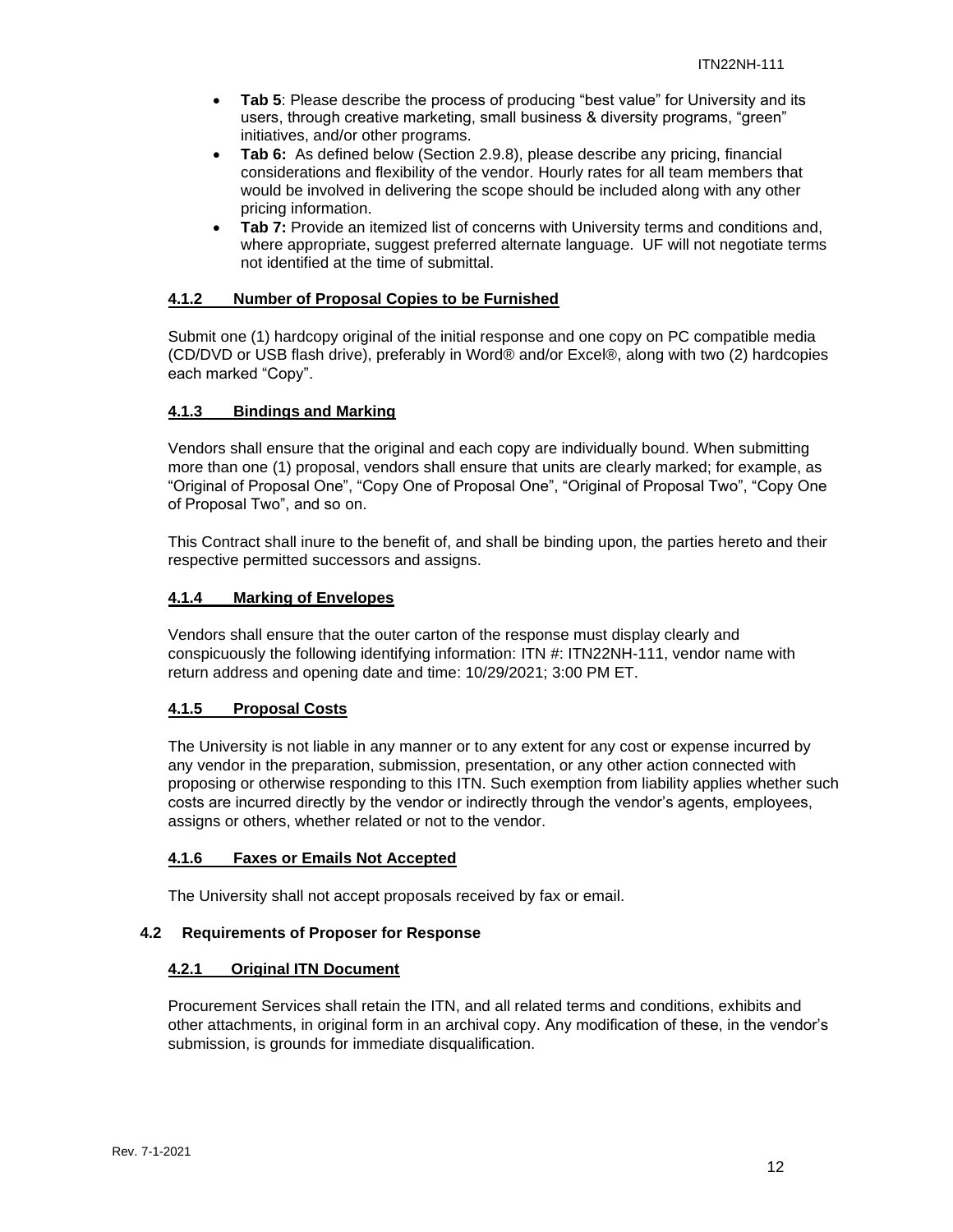## <span id="page-12-0"></span>**4.2.2 Vendor's Understanding of the ITN**

In responding to this ITN, the vendor accepts the responsibility fully to understand the ITN in its entirety, and in detail, including making any inquiries to the University as necessary to gain such understanding. The University reserves the right to disqualify any vendor who demonstrates less than such understanding. Further, the University reserves the right to determine, at its sole discretion, whether the vendor has demonstrated such understanding. Related to this, the University's right extends to cancellation of award if award has been made. Such disqualification and/or cancellation shall be at no fault, cost or liability whatsoever to the University.

## <span id="page-12-1"></span>**4.2.3 University Provides Information in Good Faith without Liability**

All information provided by the University in this ITN is offered in good faith. Individual items are subject to change at any time. The University makes no certification that any item is without error. The University is not responsible or liable for any use of the information, or for any claims attempted to be asserted there from.

## <span id="page-12-2"></span>**4.2.4 Verbal versus Written Communication**

Verbal communication shall not be effective unless formally confirmed in writing by the specified University Procurement staff in charge of managing this ITN's process. In no case shall verbal communication override written communication.

## <span id="page-12-3"></span>**4.2.5 Questions, Communications and Inquires between the University and Vendors**

Vendor inquiries, questions and requests for clarification related to this ITN are to be directed, in writing, to:

> University of Florida Procurement Services 971 Elmore Drive Gainesville, FL 32611-5250

Attn: Nicola Heredia Telephone No: 352-294-1155 E-mail Address: nheredia@ufl.edu

Applicable terms and conditions herein shall govern communications and inquiries between the University and vendors, as they relate to this ITN.

**Informal communications** shall include, but are not limited to, requests from/to vendors or vendors' representatives of any kind or capacity, to/from any University employee or representative of any kind or capacity, with the exception of Procurement Services, for information, comments, speculation, etc. Inquiries for clarifications and information that will not require addenda may be submitted verbally to the Procurement Staff named, above, at any time.

**Formal communications** shall include but are not limited to the following.

• Questions concerning this ITN must be submitted in writing and be received prior to 10/6/2021 5:30 PM/ET.

• Errors and omissions in this ITN and enhancements. Vendors shall bring to the University's attention any discrepancies, errors, or omissions that may exist within this ITN. Vendors shall recommend to the University any enhancements in respect to this ITN, which might be in the University's best interests. These must be submitted in writing and be received prior to 10/6/2021 5:30 PM/ET.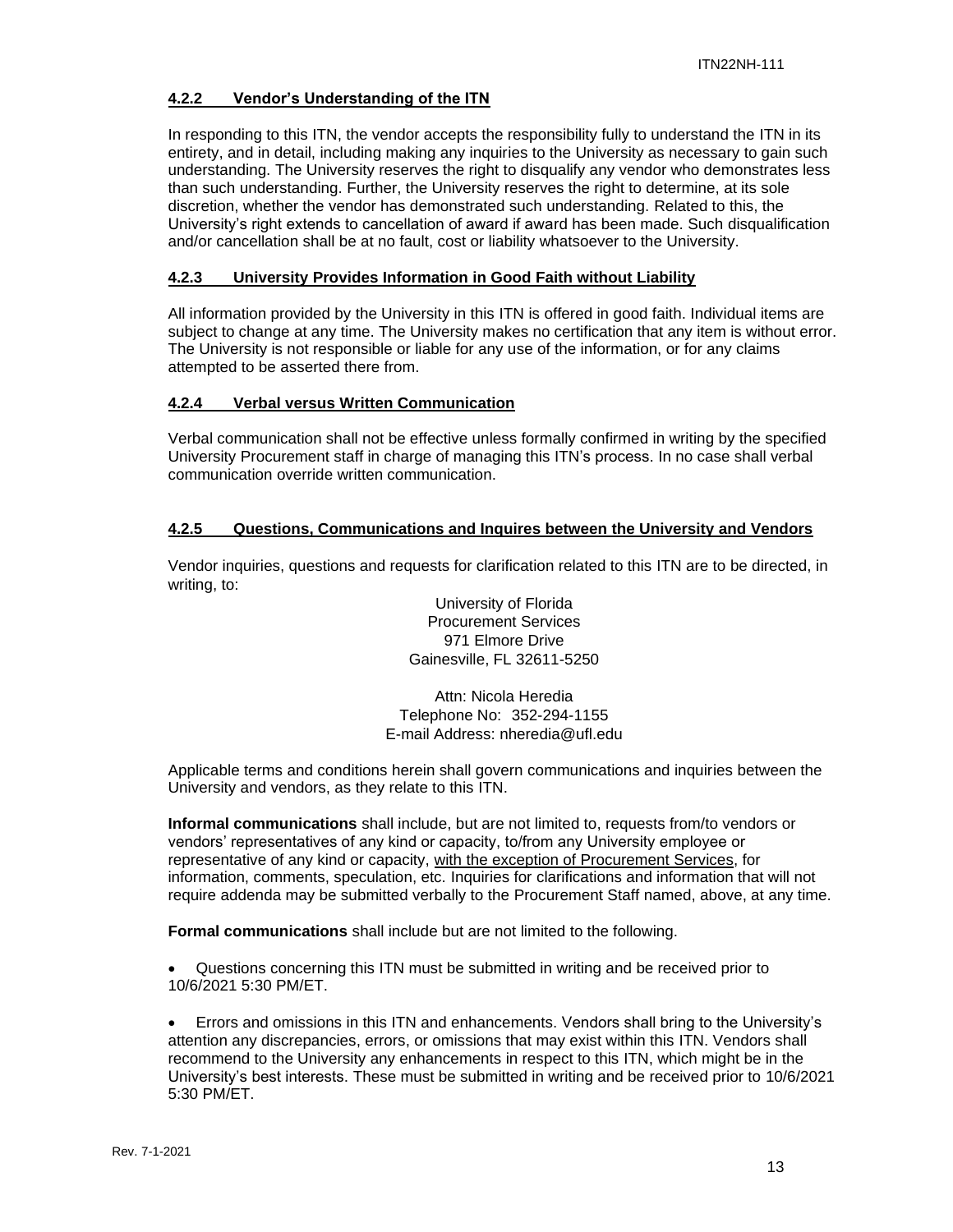- Inquiries about technical interpretations must be submitted in writing and be received prior to 10/6/2021 5:30 PM ET.
- Inquiries for clarifications/information that will not require addenda may be submitted verbally to the Procurement Staff named above at any time during this process.
- Verbal and/or written presentations and pre-award proposals under this ITN.
- Addenda to this ITN.

Informal communications shall cease on the date of distribution of this ITN and formal communications shall commence. On the date that the University completes the award process for this ITN and executes the resulting contract with the successful Vendor, informal communications may resume and formal communications must cease.

#### <span id="page-13-0"></span>**4.2.6 Addenda and the University's Response to Communications from Vendor**

The University will make a good-faith effort to provide a written response to each question or request for clarification that requires addenda within five (5) University business days.

## *All addenda will be posted to our web site only:*

<https://procurement.ufl.edu/vendors/schedule-of-bids/>

## • *Vendors who want the addenda supplied to them in another form must notify the Procurement Staff listed in Section 4.2.5 above of that request. Otherwise, it will be the vendor's responsibility to check the web site for any additional information and addenda concerning this ITN.*

The University will not respond to any questions/requests for clarification that require addenda, if received by the University after **10/6/2021 5:30 PM ET**.

## <span id="page-13-1"></span>**4.2.7 Pricing**

Vendors shall indicate pricing in the appropriate spaces and/or areas provided in this ITN. Vendors shall ensure that any departure from this condition results in an offer that is clearly cross-referenced to the applicable sections within this ITN. For any material departure from this condition, vendors shall provide clear and unambiguous explanations how the departure relates in detail to the applicable sections within this ITN. If the vendor responds with an "All or None" proposal, it shall be clearly and unambiguously marked as such.

The University may presume and hold as the vendor's final offer all pricing and/or revenue offerings, whether stated as amounts or percentages, and/or whether or not offered on an all-ornone basis, if not specified by the vendor. The University may accept or reject in part or entirely the vendor's pricing when such offerings are not on an all-or-none basis. The University prohibits the changing of pricing after the ITN closing date and time. Unless otherwise specifically proposed by the vendor, the University reserves the right to hold such pricing and/or revenue proposal as effective for the entire intended contract term. The University may prescribe the manner and method by which pricing shall be communicated in the vendor's proposal. The University may reject any proposal in which the pricing does not conform to such prescribed manner and method.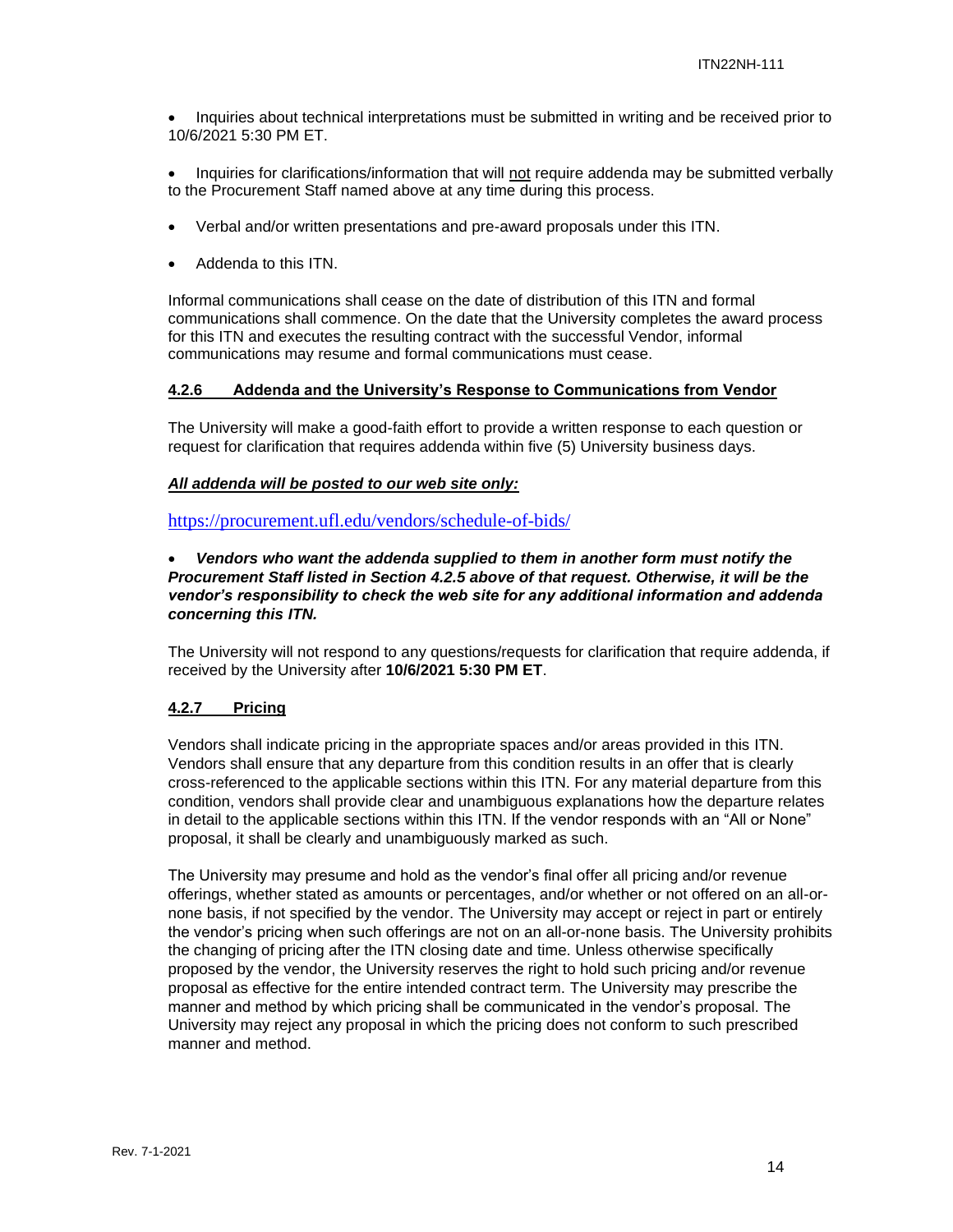## <span id="page-14-0"></span>**4.2.8 Revisions to the ITN**

The University may revise any part of this ITN for any reason by issuing addenda. The University will communicate additional information and addenda to this ITN by posting them on our web site.

<https://procurement.ufl.edu/vendors/schedule-of-bids/>

## • **Vendors that want the revisions supplied to them in another way must notify the Procurement Staff listed in this document of that request. Otherwise, it will be the vendor's responsibility to check the web site for any additional information and addenda concerning this ITN.**

Vendors are responsible for the information contained in such addenda, whether or not they acknowledge receipt. The University is under no obligation to communicate such addenda to vendors who notify the University that they will not be responding this ITN. The University may determine whether an addendum will be considered as part of this ITN and/or as part of any contract resulting there from. The University shall reject vendors' responses to addenda if such responses are received after the ITN closing date and time.

## <span id="page-14-1"></span>**4.2.9 Attention to Terms and Conditions**

Vendors are cautioned to thoroughly understand and comply with all matters covered under the Terms and Conditions section of this ITN. The successful Vendor is expected to enter into a form of agreement. The University agreement terms and conditions included in this ITN are intended to be incorporated into this agreement. PROPOSALS THAT ARE CONTINGENT UPON ANY CHANGES TO THESE TERMS AND CONDITIONS MAY BE DEEMED TO BE NON-RESPONSIVE AND MAY BE REJECTED (within the University's sole discretion).

#### <span id="page-14-2"></span>**4.2.10 Required Signature**

The University may reject any vendors' response if it is not signed as indicated and/or required by the areas, spaces, or forms provided within this ITN.

#### <span id="page-14-3"></span>**4.2.11 Authority to Negotiate**

Representatives of the vendor(s) selected to participate in oral negotiation(s) shall be first required to submit written authorization from the company CEO or CFO attesting to the fact that the company's lead negotiator is authorized to bind the company to the terms and conditions agreed to during negotiations and as contained in the vendor's best and final offer. The provision of such authorization shall be a prerequisite to continuation in the ITN process. The University shall not enter into extensive contract negotiations with the selected vendor(s) after the negotiation process has been completed. If the University determines that a company awarded a contract based on this ITN does not honor all aspects of the agreement reached during the negotiations in the best and final offer, the University reserves the right to immediately cancel the award, and to place the company on the University's suspended vendor list.

Company negotiators must enter the negotiations prepared to speak on behalf of the vendor's company. The University reserves the right to immediately terminate negotiations with any company whose representatives are not empowered to, or who will not, make decisions during the negotiation session. Vendors are reminded that the University may elect not to solicit a best and final offer from any company whose representative(s) have been unable or unwilling to commit to decisions reached during the verbal negotiation process.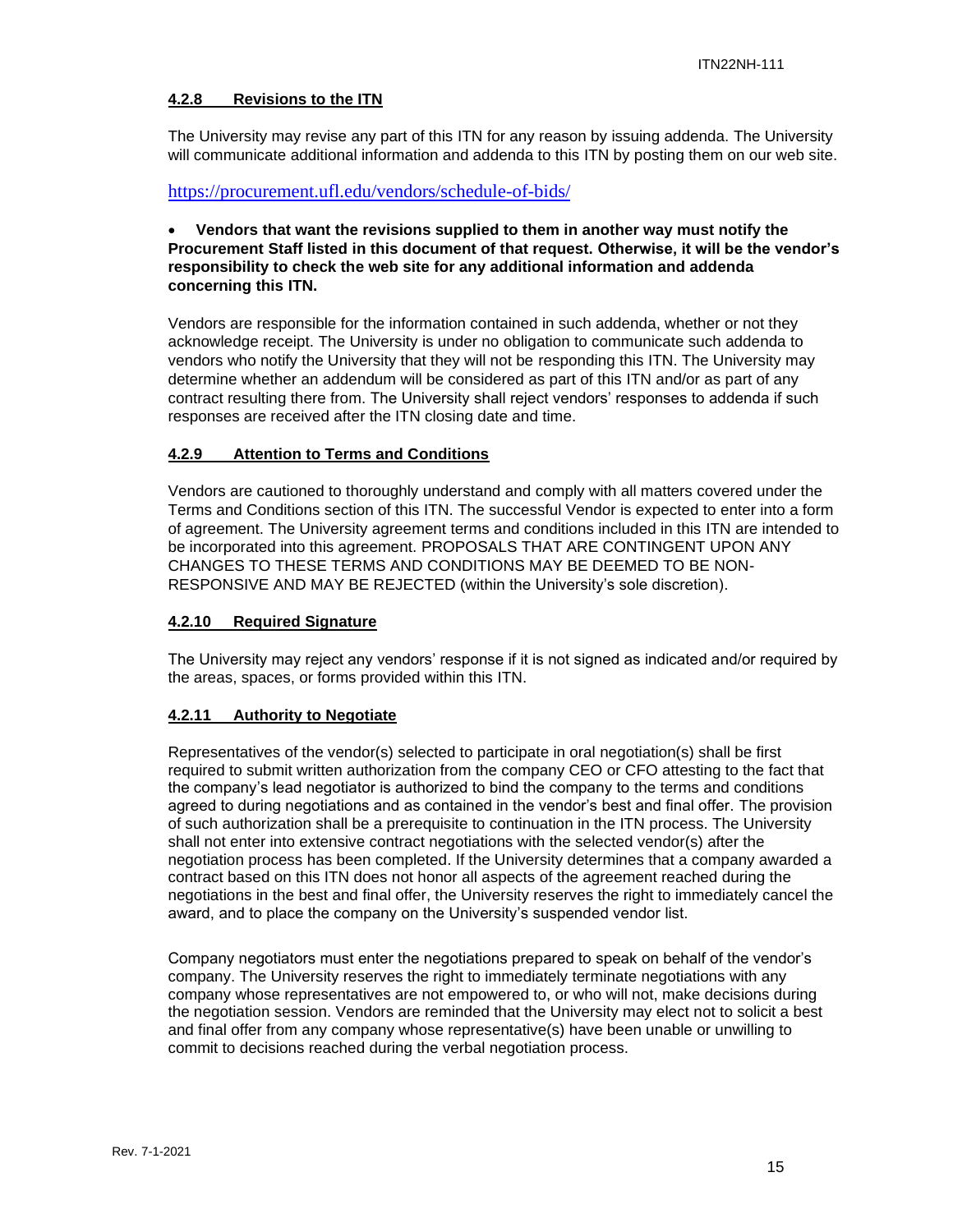## <span id="page-15-0"></span>**4.2.12 Collusion Prohibited**

In connection with this ITN, vendor collusion with other vendors or employees thereof, or with any employee of the University, is prohibited and may result in vendor disqualification and/or cancellation of award. Any attempt by the vendor, whether successful or not, to subvert or skirt the principles of open and fair competition may result in vendor disqualification and/or cancellation of award. Such disqualification and/or cancellation shall be at no fault or liability whatsoever to the University.

## <span id="page-15-1"></span>**4.2.13 Improper Business Relationships/Conflict of Interest Prohibited**

In connection with this ITN, each vendor shall ensure that no improper, unethical, or illegal relationships or conflict of interest exists between or among the vendor, the University, and any other party to this ITN. The University reserves the right to determine the materiality of such relationships, when discovered or disclosed, whether intended or not; and to decide whether or not vendor disqualification and/or cancellation of award shall result. Such disqualification and/or cancellation shall be at no fault or liability whatsoever to the University.

Contractor represents that no University employee who has, or whose relative has, a relationship with Contractor, will violate the Code of Ethics for Public Officers and Employees, including, but not limited to F.S. Section 112.313(3) and (7) and F.S. 112.3185(6) thereof, by reason of Contractor entering into this Contract.

## <span id="page-15-2"></span>**4.2.14 Corrections, Changes, and Providing Information on Forms within the ITN**

Vendors shall ensure that an authorized individual initials each correction using pen and ink. Vendors shall use pen and ink or typewriter in providing information directly on pages, or copies thereof, contained within this ITN.

## <span id="page-15-3"></span>**4.2.15 Intentionally omitted**

## <span id="page-15-4"></span>**4.2.16 Anti-Kickback**

In compliance with FAR 52.203-7, the University has in place and follows procedures designed to prevent and detect violations of the Anti-Kickback Act of 1986 in its operations and direct business relationships.

## <span id="page-15-5"></span>**4.2.17 Withdrawal of ITN**

Vendors may withdraw their proposals any time prior to the ITN closing date. Vendors may request to withdraw their proposals after the ITN closing date and time prior to selection and notice of award. The University shall have sole authority to grant or deny such a request. In the event the University grants such a request, it may withhold issuing future ITN's to such vendors.

#### <span id="page-15-6"></span>**4.2.18 University's Right to Use Vendor's Ideas/Proprietary Information**

**If the vendor needs to submit proprietary/trade secret information with the proposal, the vendor shall ensure that it is enclosed in a separate envelope from the proposal and that it is clearly designated and conspicuously labeled as such.** Vendors who submit responses with information noted as proprietary may be asked to substantiate why the information is proprietary or is otherwise exempt from a public records request under Florida Law.

Selection or rejection of the proposal shall not affect the University's right of use. Provided, however, that the University will, in good faith, honor any vendor information that is clearly designated and conspicuously labeled as proprietary when the University concurs that the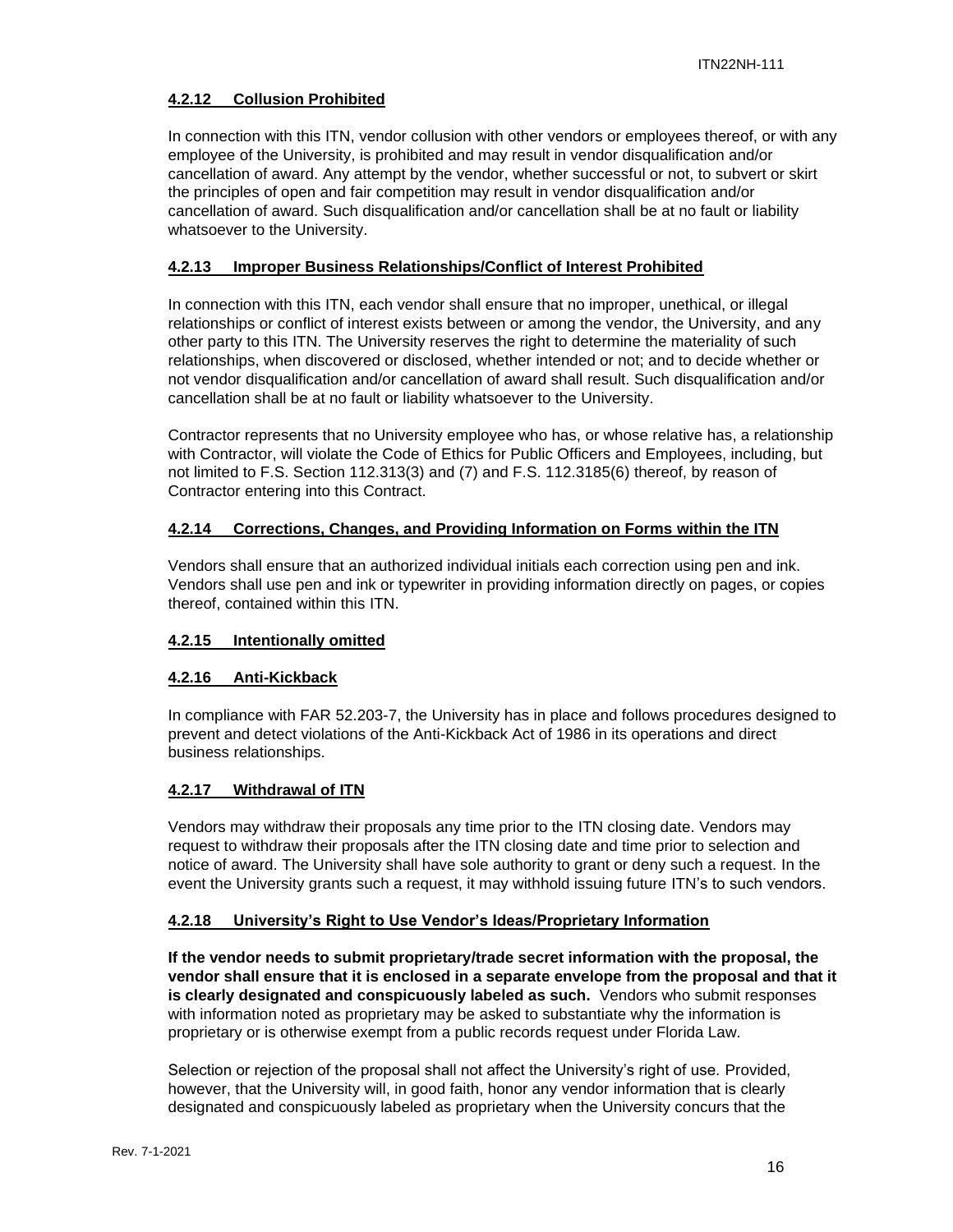information is proprietary, and that trade secrets or other proprietary data contained in the proposal documents shall be maintained as confidential in accordance with procedures promulgated by the Procurement Staff and subject to limitations in Florida or Federal law. Pricing information cannot be considered proprietary. The University shall not be liable in any manner or in any amount for disclosing proprietary information if such information is not clearly so designated and conspicuously so labeled. The University shall likewise not be liable if it did not know or could not have reasonably known that such information was proprietary.

Should a request be made of the University for access to the information designated confidential or trade secret by the bidder and, on the basis of that designation, the University denies the request, the bidder may be responsible for all legal costs necessary to defend such action if the denial is challenged in a court of law.

Contractor acknowledges and agrees that (a) all documents, studies, materials and information furnished to Contractor by University or University's affiliates in connection with the Services and (b) all reports, studies, plans, deliverables, strategies, materials and other documents and information developed or prepared for University in connection with the Services or which reflect any of the documents, studies, materials or information furnished to Contractor by University (the materials described in (a) and (b) are collectively referred to as the "Information") are and shall remain at all times confidential, proprietary, and the sole property of University. Contractor agrees that it shall not use the Information and will not share the Information with its employees, except as necessary to perform the Services. Contractor may not disclose Information to third parties unless it obtains University's written consent to such disclosure. In the event Contractor is required by subpoena or other judicial or administrative process or by law to disclose such records, Contractor shall (i) provide University with prompt notice thereof, (ii) consult with University on the advisability of taking steps to resist or narrow such disclosure, (iii) furnish only that portion of the information that is responsive to the request, (iv) comply with the requirements of all privacy laws applicable to the Information, which may include, but not be limited, to FERPA, and (v) reasonably cooperate with University in any attempt that University may make to obtain an order or other reliable assurance that confidential treatment will be accorded the records. Upon termination of this Contract or upon request by University, Contractor shall promptly return the Information to University. Notwithstanding the foregoing, if University will share or provide access to protected health information or "PHI" to Contractor for Contractor to perform the Services, University and Contractor will enter into a separate business associate agreement which will govern the confidentiality and non-use obligations of the Contractor regarding the PHI (in lieu of this provision). This provision shall survive the termination of this Contract.

## <span id="page-16-0"></span>**5.0 DEFINITIONS**

#### <span id="page-16-1"></span>**5.1 Agreement/Contract**

All types of agreements entered into by the University of Florida, regardless of what they may be called, for the procurement of materials, services or construction, or the disposal of materials. Meaning is interchangeable.

#### <span id="page-16-2"></span>**5.2 Customer**

Unless otherwise implied by the context of the specific provision within this ITN, "Customer" means a customer of the vendor, other than the University.

#### <span id="page-16-3"></span>**5.3 May, Should**

Indicates something that is not mandatory, but permissible, recommended, or desirable.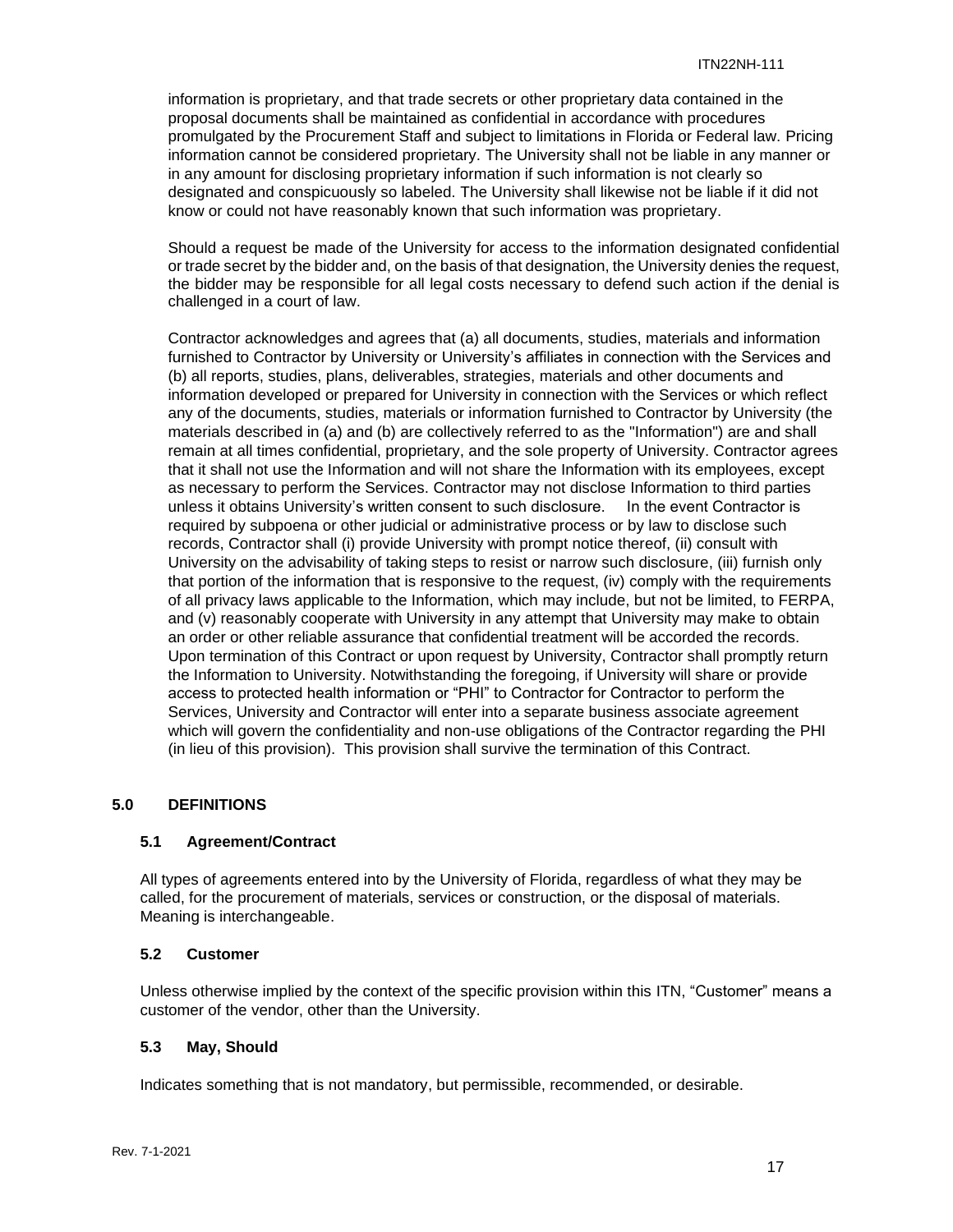#### <span id="page-17-0"></span>**5.4 Must, Shall, Will**

Indicates a mandatory requirement. Failure to meet these mandatory requirements may result in rejection of your proposal as non-responsive.

#### <span id="page-17-1"></span>**5.5 Proposal**

The entirety of the vendor's responses to each point of this ITN, including any and all supplemental offers or information not explicitly requested within this ITN.

#### <span id="page-17-2"></span>**5.6 Proprietary Information**

Information held by the owner that if released to the public or anyone outside the owner's organization, would be detrimental to its interests. It is an issue of fact rather than opinion. Pricing and/or revenues cannot be considered proprietary.

#### <span id="page-17-3"></span>**5.7 Provider**

Any entity responding to this ITN, or, if selected, the vendor entering into a contract with University.

#### <span id="page-17-4"></span>**5.8 Invitation to Negotiate (ITN)**

A competitive negotiation process. It is not to be confused with an Invitation to Bid (ITB), in which goods or services are precisely specified and price is substantially the only competitive factor. This ITN provides the University the flexibility to negotiate to arrive at a mutually agreeable relationship. Price will be considered, but will not be the only factor of evaluation.

#### <span id="page-17-5"></span>**5.9 Respondent**

Any entity responding to this ITN, or, if selected, the vendor entering into a contract with University.

#### <span id="page-17-6"></span>**5.10 Response**

Same as Proposal

#### <span id="page-17-7"></span>**5.11 Successful Vendor**

Any entity responding to this ITN, or, if selected, the vendor entering into a contract with University.

#### <span id="page-17-8"></span>**5.12 Supplement Agreement**

Any supplement terms and conditions agreed to by the parties in writing taking precedence over all other documents governing the transaction.

#### <span id="page-17-9"></span>**5.13 Supplier**

Any entity responding to this ITN, or, if selected, the vendor entering into a contract with University.

#### <span id="page-17-10"></span>**5.14 University of Florida, UF or University**

Same as The University of Florida Board of Trustees, a public body corporate of the State of Florida; throughout the document the term UF, University and University of Florida is used interchangeably.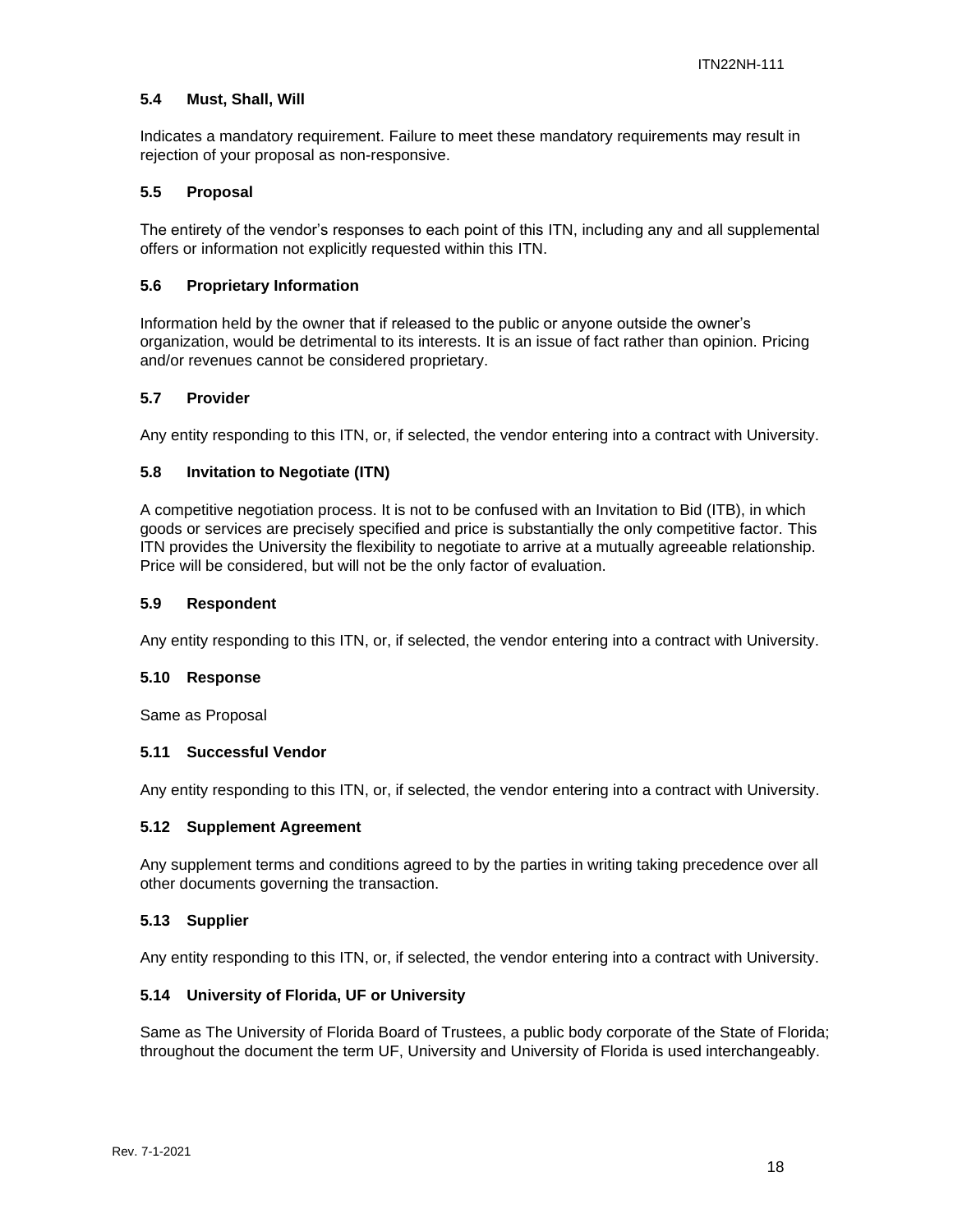## <span id="page-18-0"></span>**5.15 Vendor**

Any entity responding to this ITN, or, if selected, the vendor entering into a contract with University.

#### <span id="page-18-1"></span>**5.16 Vendor's Proposal**

Same as Proposal

#### <span id="page-18-2"></span>**5.17 Vendor's Response**

Same as Proposal

## <span id="page-18-3"></span>**6.0 AGREEMENT TERMS AND CONDITIONS**

The following are the Terms and Conditions that will become part of any Agreement consummated between the University and the Successful Vendor. The Successful Vendor will be expected to execute an Agreement containing the provisions set forth in this section, or substantially similar provisions as University deems prudent or necessary. This list of provisions is not exhaustive or indicative of every provision that will be contained in the Agreement, but rather identifies particular terms and conditions of which the vendor should be aware. In the event of a conflict between any provisions contained in any of the documents governing this transaction, the following shall be the order of precedence: Agreement; Invitation to Negotiate; Proposal.

## <span id="page-18-4"></span>**6.1 Actions of Successful Vendor**

The University is under no obligation whatsoever to be bound by the actions of any Successful Vendor with respect to third parties. The Successful Vendor is not a division or agent of the University.

#### <span id="page-18-5"></span>**6.2 Advertising**

The Successful Vendor shall not advertise or publish information concerning the Agreement without prior written consent of the University. The University shall not unreasonably withhold permission.

#### <span id="page-18-6"></span>**6.3 Americans with Disabilities Act**

The Successful Vendor shall comply with all applicable provisions of the Americans with Disabilities Act and applicable federal regulations under the act.

#### <span id="page-18-7"></span>**6.4 Certification**

By signature on the "Proposal Certification" form included under Section 7.0, the Vendor certifies that the submission on the proposal did not involve collusion or other anti-competitive practices. The Vendor has not given, offered to give, nor intends to give at any time hereafter any economic opportunity, future employment, gift, loan, gratuity, special discount, trip, favor, or service to a public servant in connection with the submitted proposal. In addition, Vendor certifies whether or not an employee of the University has, or whose relative has, a substantial interest in any Agreement subsequent to this ITN. Vendor also certifies their status with regard to debarment, or suspension by any federal entity.

Failure to provide a valid signature affirming the stipulations required by this clause shall result in the rejection of the submitted proposal and, if applicable, any resulting Agreement. Signing the certification with a false statement shall void the proposal and, if applicable, any resulting Agreement. Any resulting Agreement may be subject to legal remedies provided by law. Vendor agrees to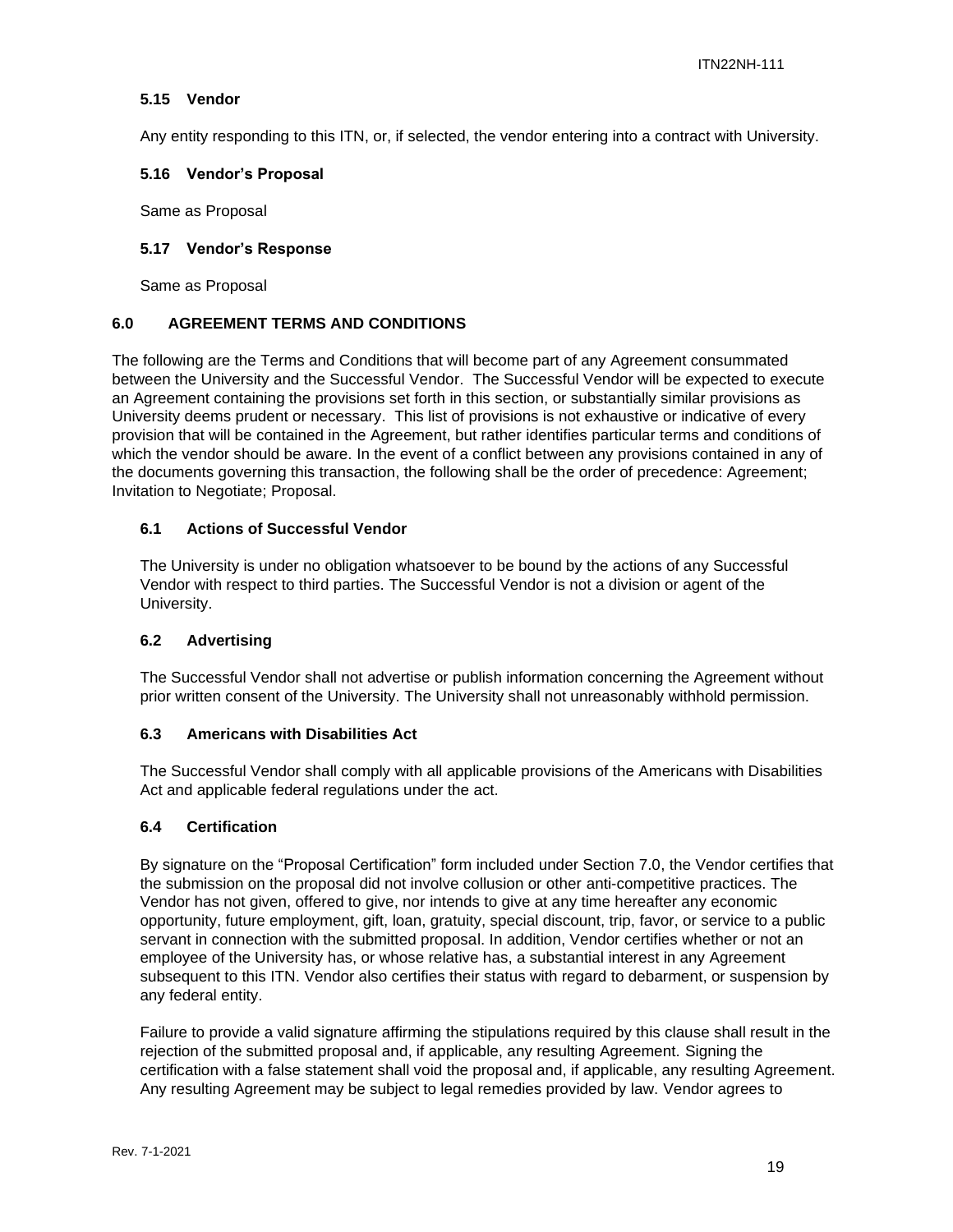promote and offer to the University only those services and/or materials as stated in and allowed for under resulting Agreement(s).

## <span id="page-19-0"></span>**6.5 Conflict of Interest**

The award hereunder is subject to the provisions of Chapter 112, F.S. Vendors must disclose with the proposal the name of any officer, director, or agent who is also an employee of the University of Florida. Further, all Vendors must disclose the name of any University employee who owns, directly or indirectly, an interest of five percent (5%) or more in the Vendor's firm or any of its branches.

## <span id="page-19-1"></span>**6.6 Discrimination**

An entity or affiliate who has been placed on the discriminatory list may not submit a bid on a contract to provide goods or services to a public entity, may not submit a bid on a contract with a public entity for the construction or repair of a public building or public work, may not submit proposals on leases of real property to a public entity, may not award or perform work as a Vendor, supplier, subcontractor or consultant under contract with any public entity, and may not transact business with any public entity.

## <span id="page-19-2"></span>**6.7 Drug Free Workplace**

The Successful Vendor agrees that in the performance of the Agreement, neither the Successful Vendor nor any employee of the Successful Vendor shall engage in the unlawful manufacture, distribution, dispensing, possession, or use of a controlled substance in conducting any activity covered by the Agreement. The University reserves the right to request a copy of the Successful Vendor's Drug Free Workplace Policy. The Successful Vendor further agrees to insert a provision similar to this statement in all subcontracts for services required.

## <span id="page-19-3"></span>**6.8 Equal Opportunity Statement**

The State Universities have established equal opportunity practices which conform to both the spirit and the letter of all laws against discrimination and prohibit discrimination based on race, creed, color, sex, age, national origin, marital status or religion. To be considered for inclusion as a supplier under this agreement, the vendor commits to the following:

A. The provisions of Executive Order 11246, September 24, 1966, and the rules, regulations, and relevant orders of the Secretary of Labor are applicable to each order placed against this agreement regardless of value.

B. If the vendor expects to receive \$10,000 in orders during the first 12 months of this agreement, a complete certificate of non-segregated facilities shall be attached to the proposal response.

C. If the vendor expects to receive \$50,000 in orders during the first 12 months of this agreement and employs more than 50 people, standard form 100 (EEOO-1) must be filed prior to March 1 of each year.

D. If the vendor expects to receive \$50,000 in orders during the first 12 months and employs more than 50 people, a written program for affirmative action compliance must be maintained by the vendor, subject to review upon request by the user agencies of this agreement.

If you have already complied with the above, please indicate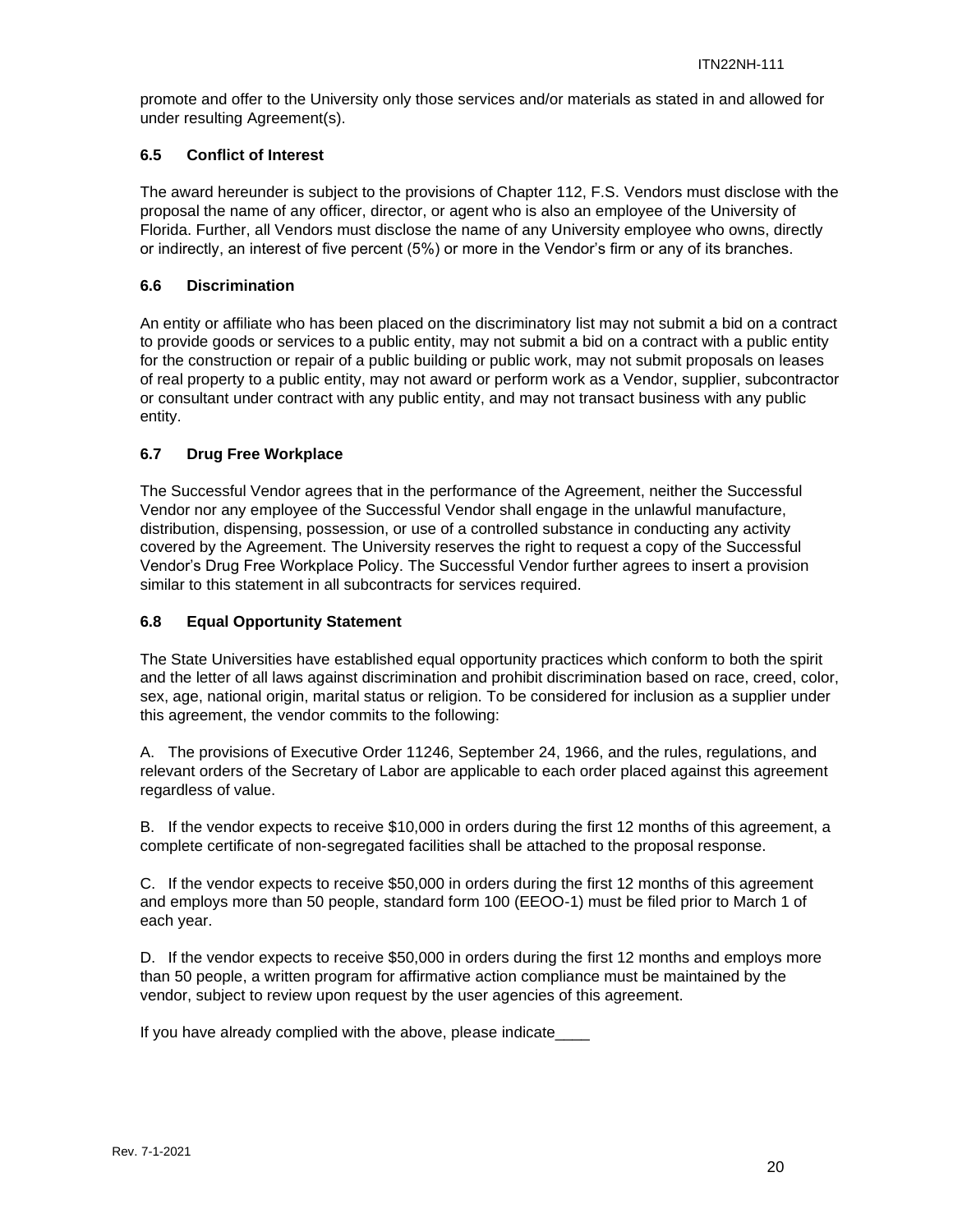## <span id="page-20-0"></span>**6.9 Federal, State, and Local Laws and Regulations**

Successful Vendor is solely responsible for complying with all laws, ordinances, and regulations including but not limited to, those relating to taxes, licenses and permits, as they may apply to any matter under this ITN. The Successful Vendor must demonstrate that they are duly licensed by applicable regulatory bodies during the performance of the Agreement. Prior to the commencement of Agreement, the Successful Vendor shall be prepared to provide evidence of such licensing as may be requested by the University. Successful Vendor shall, at no expense to the University, procure and keep in force during the entire period of the Agreement all such permits and licenses.

In the performance of the Services, Contractor shall, at its own expense, at all times during the Term, comply with all applicable federal, state, and local laws, rules, regulations, and ordinances and all other governmental requirements. Contractor acknowledges and agrees that Contractor has and will at all times during the Term maintain all governmental permits, licenses, consents, and approvals necessary to perform the Services. Contractor shall also be solely responsible for and shall pay as required by law Contractor's income taxes, general excise taxes and any self-employment taxes.

## <span id="page-20-1"></span>**6.10 E-Verify Compliance; Unauthorized Alien Workers**

By entering into a contract with UF, Vendor is obligated to comply with the provisions of Section 448.095, Fla. Stat., "Employment Eligibility." Compliance with Section 448.095, Fla. Stat., includes, but is not limited to, utilization of the E-Verify System to verify the work authorization status of all newly hired employees, and requiring all subcontractors to provide an affidavit attesting that the subcontractor does not employ, contract with, or subcontract with, an unauthorized alien. Vendor affirms and represents that it is registered with the E-Verify system and are using same, and will continue to use same as required by Section 448.095, Fla. Stat. The Vendor's employment of unauthorized aliens is considered a violation of Section 274A(e) of the Immigration and Nationality Act. If the Vendor knowingly employs unauthorized alien workers, such violation shall be cause for UF'S unilateral cancellation of the Agreement.

#### <span id="page-20-2"></span>**6.11 Inspection, Audit and Reporting**

All books, accounts, reports, files and other records relating to the Agreement shall be subject at all reasonable times to inspection and audit by the University of Florida.

Reporting Requirements: The successful vendor(s) agrees to furnish to the University a summary of total sales made under this contract as requested but at least twice a year.

All reporting will be in Electronic Format provided to Procurement Services either prior to business review meetings or as requested..

Reports will include, but are not limited to the following.

Detailed invoice level purchase history usage with at minimum the following fields:

- · PO Number
- · Quote Number
- · Invoice Number
- · Invoice Date
- · Ordered By Department
- · Order Date
- · Item Description
- · Net Price

· Other Organizations: Total dollar value of purchases and total of orders through University agreement to other institutions

Vendor and University will work together to create reports as University deems necessary and compatible with vendor systems.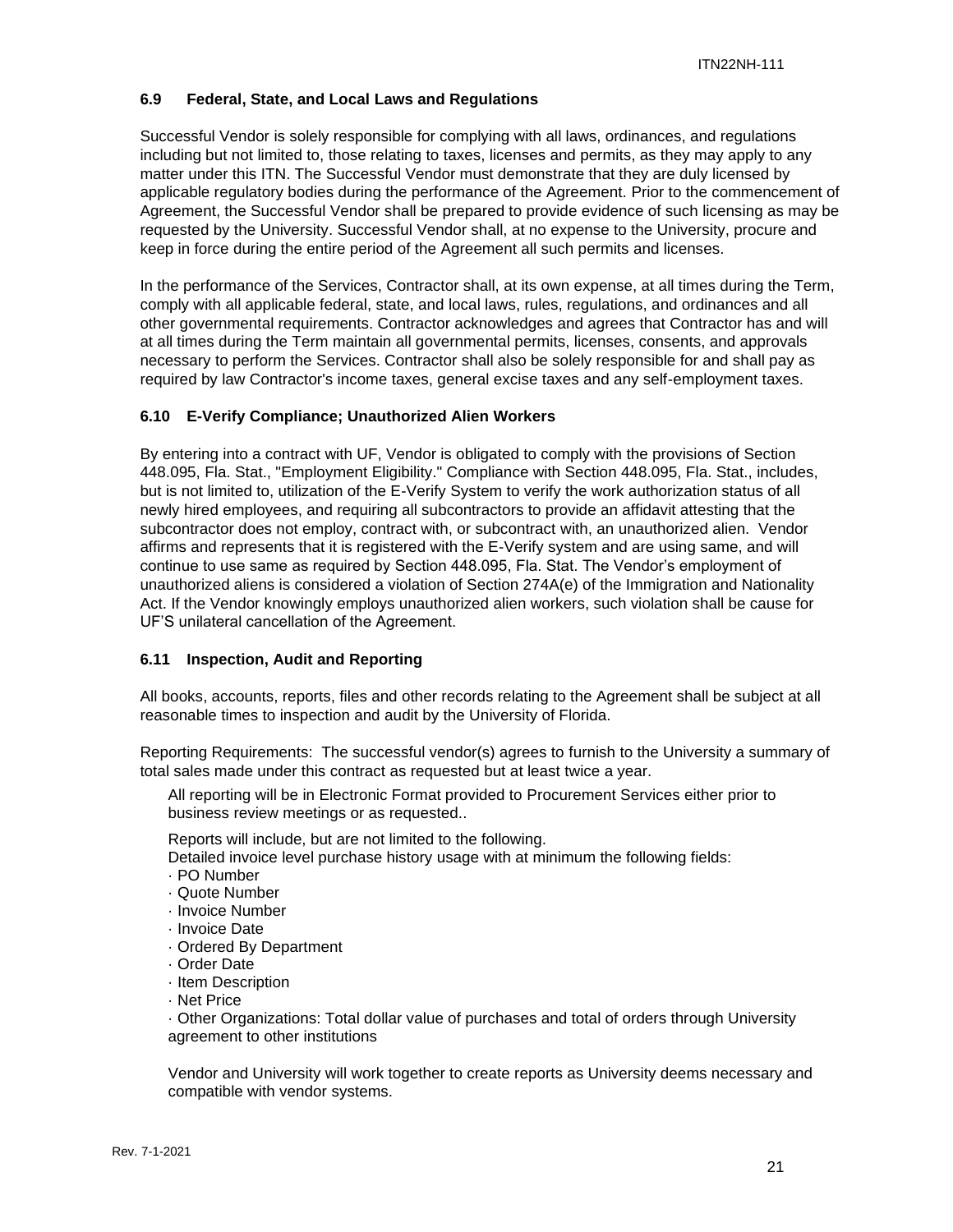## <span id="page-21-0"></span>**6.12 Liens**

Each Successful Vendor shall keep the University free and clear from all liens asserted by any person or entity for any reason arising out of the furnishing of services or materials by or to the Successful Vendor.

## <span id="page-21-1"></span>**6.13 Modifications**

This Contract may be modified or altered only by written agreement signed by both University and Contractor.

## <span id="page-21-2"></span>**6.14 Non-Discrimination**

The parties agree to be bound by applicable state and federal rules governing Equal Employment Opportunity and Non-Discrimination.

## <span id="page-21-3"></span>**6.15 Ownership of Documents**

All drawings, maps, sketches, documents, records, programs, data base, reports and other data developed or purchased, under this Agreement for or at the University's expense shall be and remain the University's property, without restriction, reservation or qualifications. The Successful Vendor may retain copies necessary for recordkeeping documentation and all such other business purposes related to the Agreement. All materials and products produced shall be provided to the University upon expiration of this Agreement.

## <span id="page-21-4"></span>**6.16 Sales and Use Tax**

The Successful Vendor agrees to comply with and to require all of his subcontractors to comply with all the provisions of applicable law. The Successful Vendor further agrees to indemnify and hold harmless the University from any and all claims and demands made against it by virtue of the failure of the Successful Vendor or any subcontractors to comply with the provisions of any and all said laws. The University is exempt from state sales and use tax. A copy of the University's Certificate of Exemption will be made available upon request.

## <span id="page-21-5"></span>**6.17 Sexual Harassment**

Federal law and the policies of the University prohibit sexual harassment of University employees or students. Sexual harassment includes any unwelcome sexual advance toward a University employee or student, any request for a sexual favor from a University employee or student, or any other verbal or physical conduct of a sexual nature that is so pervasive as to create a hostile or offensive working environment for University employees, or a hostile or an offensive academic environment for University students. University vendors, subcontractors and suppliers for this project are required to exercise control over their employees so as to prohibit acts of sexual harassment of University employees and students. The employer of any person who the University, in its reasonable judgment, determines has committed an act of sexual harassment agrees as a term and condition of the Agreement to cause such person to be removed from the project site and from University premises and to take such other action as may be reasonably necessary to cause the sexual harassment to cease.

## <span id="page-21-6"></span>**6.18 Supplier Diversity Program**

University is an equal opportunity institution and, as such, encourages the use of small businesses, including women and minority-owned small businesses in the provision of goods and services. Small businesses should have a fair and equal opportunity to compete for dollars spent by the University. Competition ensures that prices are competitive, and a broad vendor base is available.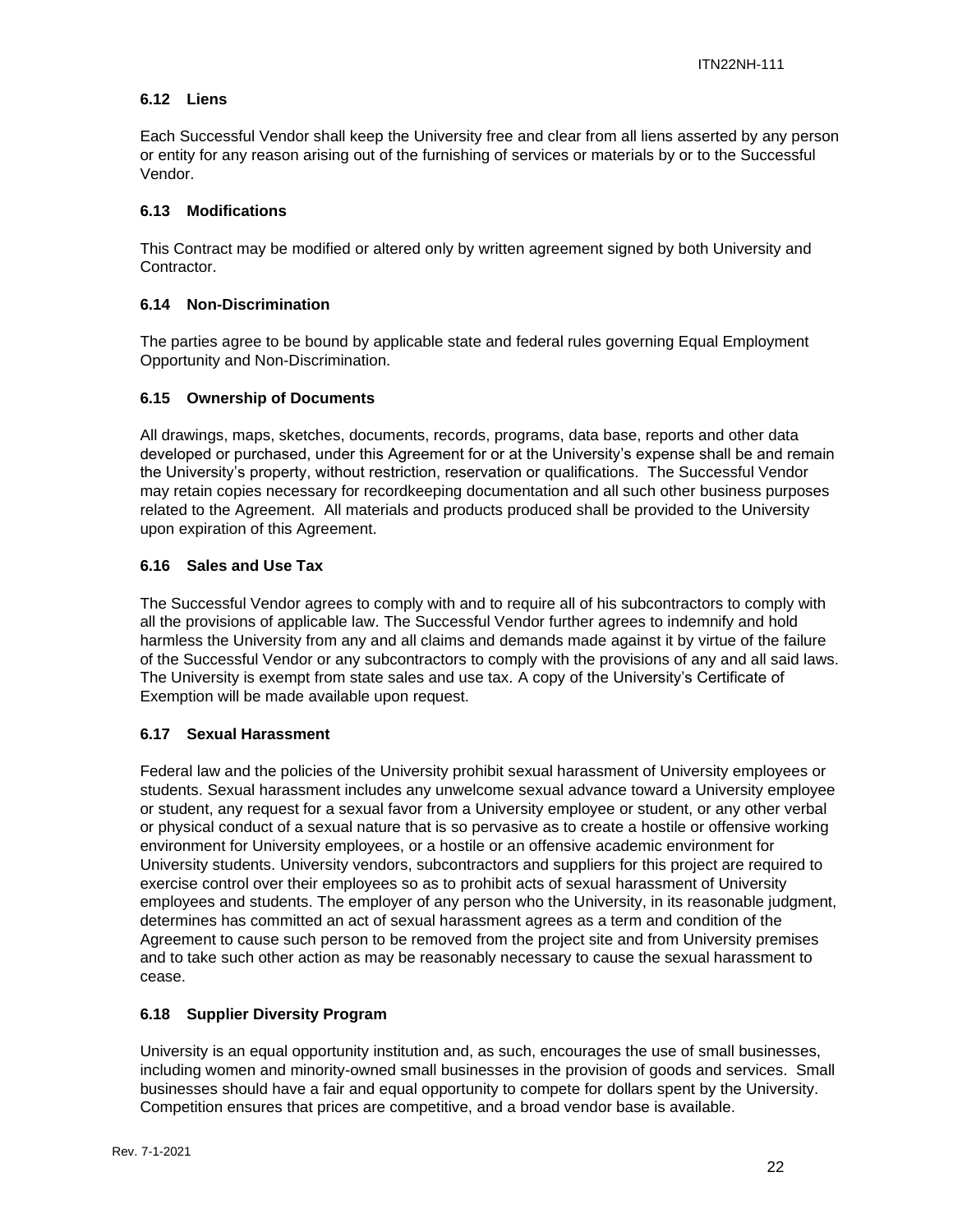For questions about the University's supplier diversity program, contact the Director of Small Business and Supplier Diversity, 352-392-0380, [https://sbsd.admin.ufl.edu/.](https://sbsd.admin.ufl.edu/)

## <span id="page-22-0"></span>**6.19 Tobacco Free Campus Policy**

The University of Florida campus is a tobacco-free campus. This policy was effective as of July 1, 2010. The use of cigarettes or other tobacco products in UF buildings, parking lots, or in vehicles in these areas is prohibited. The successful vendor is expected to respect this smoke free policy and fully comply with it.

## <span id="page-22-1"></span>**6.20 Sustainability Preferences**

The University's Procurement directives support the purchase of products that will minimize any negative environmental impacts of our work. In order to facilitate a healthy market in sustainable products, all parties involved in the procurement and utilization of materials must engage in both waste recycling and the initial purchase of products containing recycled content. It is in the interest of public health, safety and welfare and the conservation of energy and natural resources to use and promote environmentally responsible products, as well as energy efficient fixtures, appliances and mechanical equipment used in new construction and retrofit of University facilities.

## <span id="page-22-2"></span>**6.21 Assignment-Delegation**

Except for subcontracting or delegation expressly contemplated in the scope of work set forth, Contractor shall not assign, transfer, delegate, subcontract, or otherwise dispose of, whether voluntarily or involuntarily, or by operation of law, any right or obligation under this Contract, without the written consent of University, which consent may be withheld in University's sole discretion. Any such assignment, subcontracting or transfer is void. No subcontracting or other delegation shall in any event relieve Contractor of any obligation or liability of Contractor under this Contract

## <span id="page-22-3"></span>**6.22 Assignment of Anti-Trust Overcharge Claims**

The parties recognize that in actual economic practice overcharges resulting from anti-trust violations are in fact borne by the ultimate purchaser; therefore, Successful Vendor hereby assigns to the University any and all claims for such overcharges.

#### <span id="page-22-4"></span>**6.23 Date for Reckoning Prompt-Payment Discount**

For purposes of determining whether a prompt-payment discount, if applicable, may be taken by the University, the starting date of such reckoning period shall be the later of the date of a properly executed invoice or the date of completion of service and/or delivery of product.

#### <span id="page-22-5"></span>**6.24 Force Majeure**

In the event compliance with any obligation under this Agreement is impractical or impossible due to any Event of Force Majeure, then the time for performance of such obligation shall be extended for a period equivalent to the duration of the Event of Force Majeure. The provisions of this section shall not operate to excuse either party's inability to perform its obligations hereunder because of inadequate finances. "Event of Force Majeure:" means any strike, lockout, labor dispute, embargo, flood, earthquake, storm, dust storm, lightning, fire, epidemic, act of God, war, national emergency, civil disturbance or disobedience, riot, sabotage, terrorism, restraint by governmental order or any other occurrence beyond the reasonable control of the party in question.

#### <span id="page-22-6"></span>**6.25 Intentionally Omitted**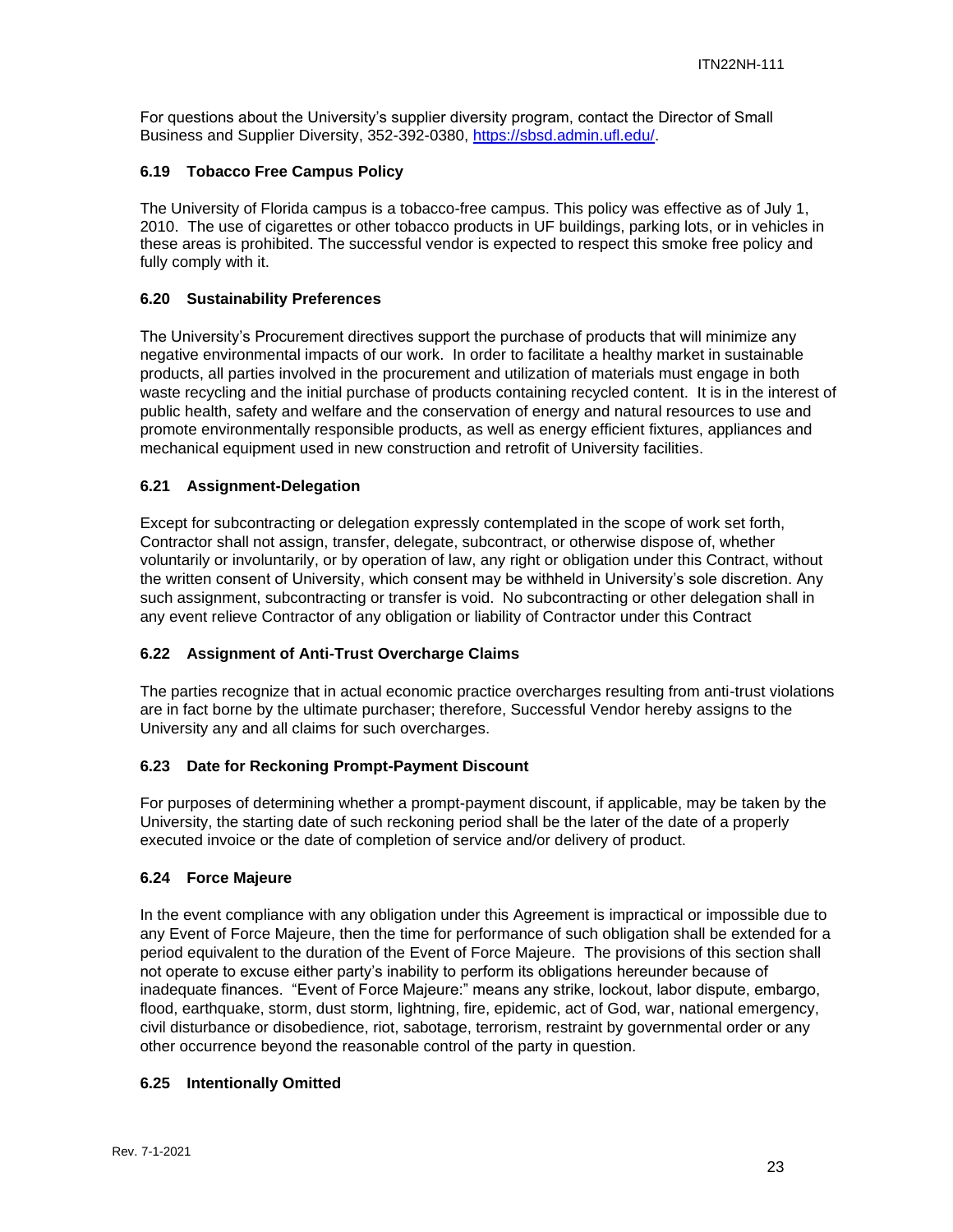## <span id="page-23-0"></span>**6.26 Indemnification/Hold Harmless; Liability**

The Successful Vendor shall indemnify, defend, and hold harmless the University of Florida Board of Trustees, the University of Florida, the State of Florida and the Florida Board of Governors, and their respective officers, agents, and employees, against and from any and all claims, demands, suits, actions, proceedings, loss, cost, and damages of every kind and description, including attorneys' fees and/or litigation expenses, which may be brought or made against or incurred on account of loss of or damage to any property or for injuries to or death of any person, caused by, arising out of, or contributed to, in whole or in part, by reasons of any act, omission, professional error, fault, mistake, or negligence of Successful Vendor, its employees, agents, representatives, or subcontractors, their employees, agents, or representatives in connection with or incident to the performance of the Agreement. Successful Vendor's obligation under this provision shall not extend to any liability caused by the sole negligence of the University Of Florida Board Of Trustees, University, or its officers, agents, and employees. Such indemnification shall specifically include infringement claims made against any and all intellectual property supplied by Successful Vendor and third party infringement under the Agreement.

The University, as a public entity, is protected by sovereign immunity from tort liability, subject to a limited statutory waiver. The University will not agree to (i) indemnify or hold harmless any vendor; (ii) be liable for vendor's attorneys' fees under any circumstances; or (iii) binding arbitration. The Agreement shall not be construed or interpreted as (i) denying to either party any remedy or defense available to such party under the laws of the State of Florida; (ii) the consent of University or the State of Florida or their agents and agencies to be sued; or (iii) a waiver of either University's or the State of Florida's sovereign immunity beyond the limited waiver provided in section 768.28, Florida Statutes.

## <span id="page-23-1"></span>**6.27 Insurance Requirements**

The Successful Vendor shall purchase from and maintain with a company or companies, lawfully authorized to do business in Florida and acceptable to the University, such insurance as will protect the Successful Vendor from claims arising out of or resulting from the Successful Vendor's operations under the Agreement and for which the Successful Vendor may be legally liable, whether such operations be by the Successful Vendor or by their subcontractors or by anyone directly or indirectly employed by any of them, or by anyone for whose acts any of them may be liable. All insurance policies shall be issued and countersigned by representatives of such companies duly authorized for the State of Florida and shall be written on ISO standard forms or their equivalents. The Successful Vendor shall file with the University Certificates of Insurance prior to the commencement of this Agreement and shall file Certificates of Insurance evidencing the renewal of such policies at least thirty (30) days prior to the date that each applicable insurance policy is scheduled to expire. *Please note that the University of Florida must be named "additional insured" on automobile and general liability policies.*

General Liability Insurance – The Successful Vendor shall provide the ISO Commercial General Liability policy for general liability coverage's for limits of not less than of \$1,000,000 per occurrence. Coverage shall be maintained without interruption from date of commencement of work until date of final payment.

Worker's Compensation - The Successful Vendor shall secure and maintain for the life of this Agreement, valid Worker's Compensation Insurance as required by Chapter 440, Florida Statutes (if applicable.)

Automobile Liability - The Successful Vendor shall secure and maintain, during the life of this Agreement, Automobile Liability insurance on all vehicles against bodily injury and property damage in at least the amount of \$100,000.00 per person, \$500,000.00 per occurrence.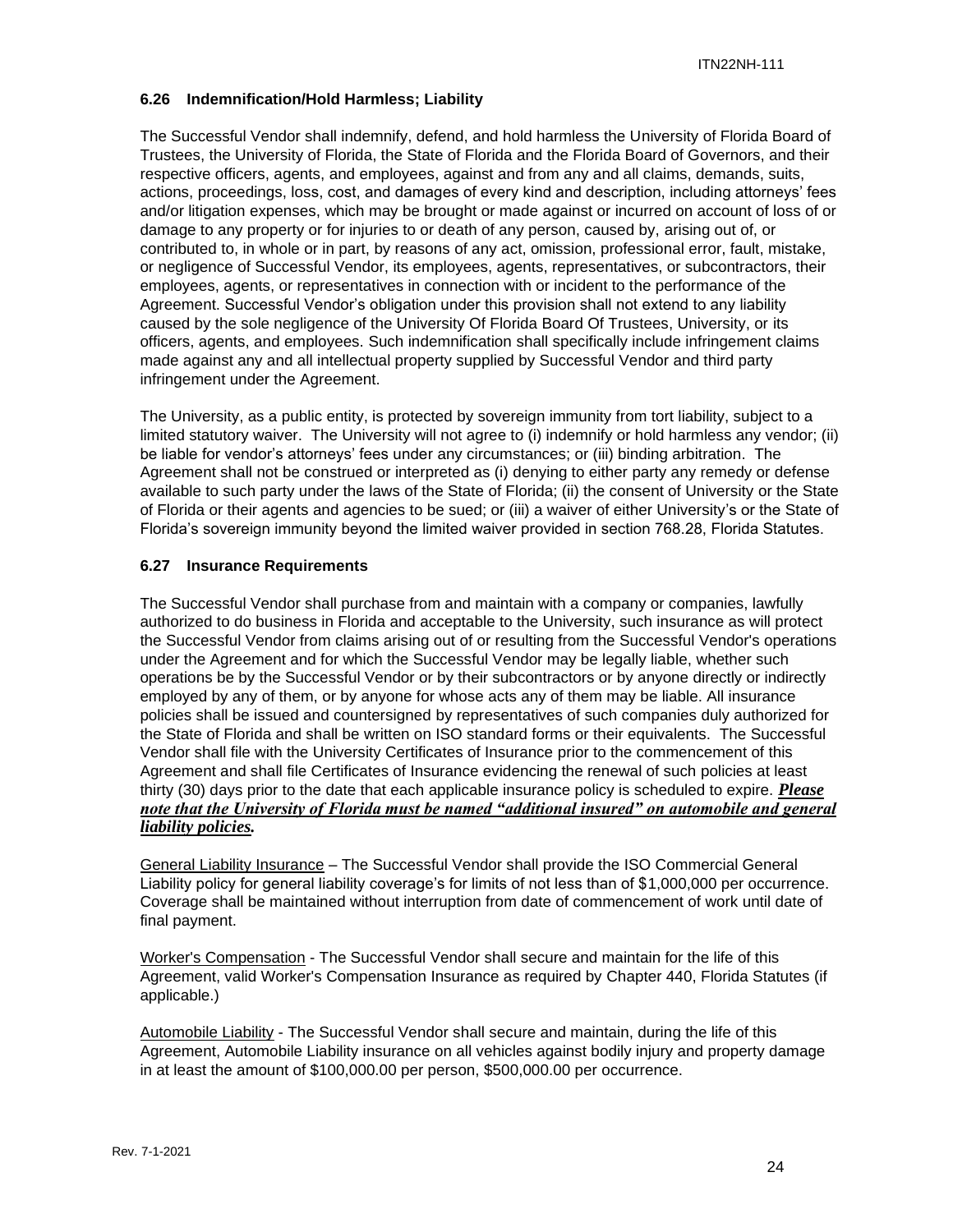## <span id="page-24-0"></span>**6.28 Protection of Property**

The Successful Vendor shall at all times guard against damage or loss, whether by the vendor directly or subcontractors, to the property of the University or of others or vendors and shall be held responsible for replacing or repairing any such loss or damage. The University may withhold payment or make such deductions as deemed necessary to insure reimbursement or replacement for loss or damage to property through negligence of the Successful Vendor or their agents. The Successful Vendor shall provide all barricades and take all necessary precautions to protect buildings and personnel.

#### Intellectual Property

- A. All works that are created pursuant to this contract ("Works") are works made for hire, and all rights and privileges attendant to the Works belong exclusively to the University. If a court of competent jurisdiction determines that any Work does not constitute a work made for hire, the Contractor hereby assigns to the University for no additional consideration all rights and privileges the Contractor has in the works, including all intellectual property rights, specifically those under copyright law.
- B. Paragraph A does not apply to Works that are not created through performance under this Contract ("Pre-existing works"). With respect to Pre-existing works used by the Contractor in performance of this Contract, the Contractor shall obtain for the University at no additional charge a license to use Pre-existing works for the uses intended under this Contract, including the right to make derivative works. Paragraph A does apply, however, to any Works that are derivative of Pre-existing works.
- C. The Contractor warrants that it has full power and authority to transfer the rights granted by this Contract to the University and that use of the works by the University does not constitute an infringement or other violation of any copyright, trade secret, trademark, patent, non-disclosure, or other rights of any third party.
- D. Title and all rights and privileges to all graphics and material provided to the Contractor by the University in connection with this Contract remain the exclusive property of the University of Florida. The Contractor does not receive any title, rights, or privileges in those graphics or materials. The University grants to the Contractor a limited license in those graphics or materials only for the purpose of carrying out the Contractor's obligations under this Contract.

#### <span id="page-24-1"></span>**6.29 Labor Disputes**

Successful Vendor shall give prompt notice to the University of any actual or potential labor dispute which delays or may delay performance of the Agreement.

## <span id="page-24-2"></span>**6.30 Laws and Regulations**

Successful Vendors are solely responsible for keeping themselves fully informed of and faithfully observing all laws, ordinances, and regulations and shall protect and indemnify the University, its officers and agents against any claims of liability arising from or based on any violation thereof.

#### <span id="page-24-3"></span>**6.31 No Replacement of Defective Tender**

Every tender of goods must fully comply with all provisions of the Agreement as to time of delivery, quantity, and the like. If a tender is made which does not fully conform, this shall constitute a breach and Successful Vendor shall not have the right to substitute a conforming tender.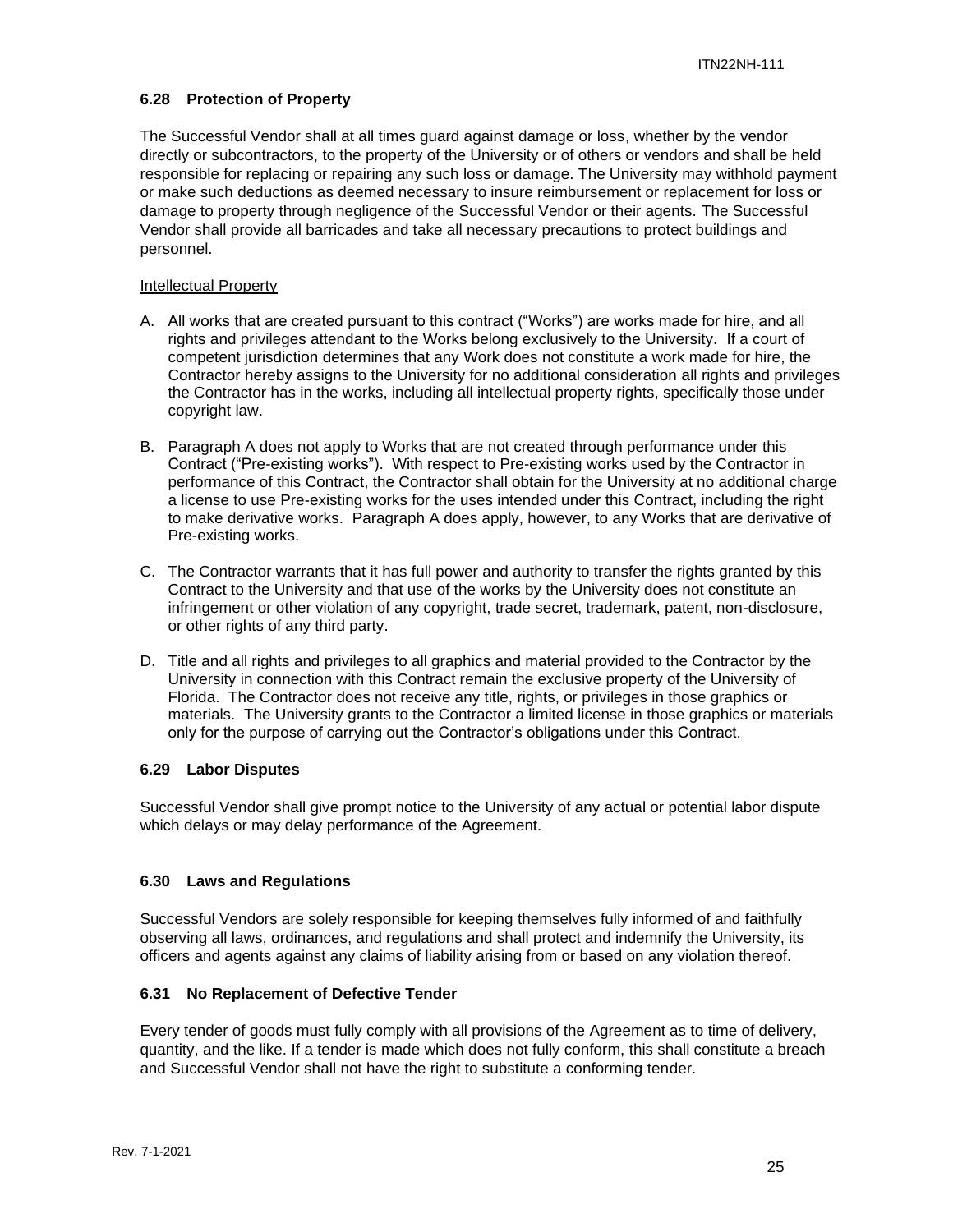## <span id="page-25-0"></span>**6.32 No Waiver of Right by the University**

No waiver by a party of any provision or breach of this Contract shall be deemed to have been made unless the same is in writing, and no waiver of any provision or breach of this Contract shall be deemed a waiver of any other provisions or breach. A party's consent to or approval of any act shall not be deemed to render unnecessary the obtaining of such party's consent to or approval of any subsequent act.

## <span id="page-25-1"></span>**6.33 Notice to Vendors of Asbestos-Containing Materials in University Buildings**

Asbestos containing materials (ACM) can be found in almost any building in the United States more than 10 years old. The University of Florida is no exception. The types of asbestos most commonly found are pipe and boiler insulation, fireproofing, hard panels known as "Transite", floor tile, and spray or trowel-applied ceiling finishes. ACM is generally not hazardous if left undisturbed.

The University has implemented an Asbestos Program to assure safe management and removal of ACM. Vendors, consultants, and other's providing service to the University may encounter ACM and must, therefore, comply with the following instructions:

A. Avoid disturbing suspected ACM. Exercise caution and watch for possible ACM.

B. If it is necessary to disturb ACM, first notify the appropriate Division Asbestos Representative listed in this notice, or the University of Florida Asbestos Coordinator, before proceeding with your work. You shall take whatever precautions are necessary to protect humans' health and the environment, and comply with all applicable Federal, State, and Local laws pertaining to asbestos.

C. If you require additional information on possible locations of ACM in a particular building, contact the Asbestos Representative from the Division for which you are working.

| Division                      | Asbestos Representative                                          | Telephone                        |
|-------------------------------|------------------------------------------------------------------|----------------------------------|
| <b>Facilities Services</b>    | Assoc. Dir. Facilities Services                                  | (352) 392-7793                   |
| Housing<br><b>Reitz Union</b> | Housing Maintenance Superintendent<br>Maintenance Superintendent | (352) 392-2161<br>(352) 392-1614 |
| <b>IFAS</b>                   | Engineer                                                         | (352) 392-6488                   |

#### <span id="page-25-2"></span>**6.34 Parking and Identification Badges.**

The Successful Vendor shall obtain all parking permits and/or decals that may be required while performing project work on University premises. The Successful Vendor should review Contractor and Vendor Parking information from Transportation and Parking Services located at the following link:<https://parking.ufl.edu/decals/contractors-vendors/>

## <span id="page-25-3"></span>**6.35 Payment Terms**

The University's obligation is payable only and solely from funds appropriated for the purpose of the Agreement. Unless otherwise stated herein, the payment terms for the Agreement are Net 30 days. VENDOR OMBUDSMAN: The University's vendor ombudsman whose duties include acting as an advocate for vendors may be experiencing problems in obtaining payment(s) from the University may be contacted at 352-392-1241.

#### <span id="page-25-4"></span>**6.36 Price Adjustment**

Price changes will normally only be considered at the end of one Agreement period and the beginning of another. Price change requests shall be in writing, submitted at least sixty (60) days prior to the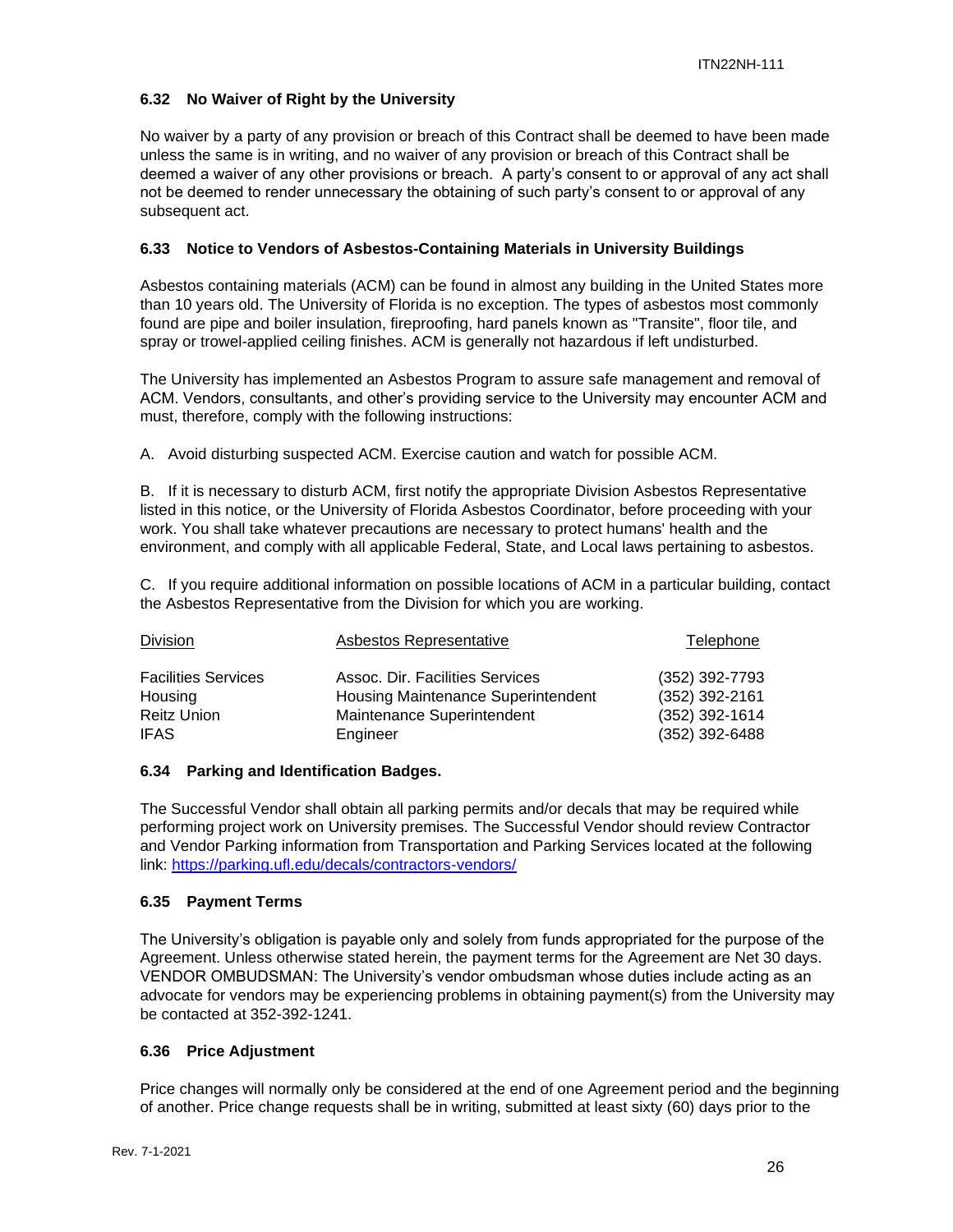end of the current Agreement period, and shall be supported by written evidence of increased costs to the Successful Vendor. The University will not approve unsupported price increases that will merely increase the gross profitability of the Successful Vendor at the expense of the University. Price change requests shall be a factor in the Agreement renewal review process. The University shall, in its sole opinion, determine whether the requested price increase or an alternate option is in the best interest of the University.

## <span id="page-26-0"></span>**6.37 Prior Course of Dealings**

No trade usage, prior course of dealings, or course of performance under other agreements shall be a part of any agreement resulting from this ITN; nor shall such trade usage, prior course of dealing, or course of performance be used in the interpretation or construction of such resulting agreement.

## <span id="page-26-1"></span>**6.38 Intentionally Omitted**

## <span id="page-26-2"></span>**6.39 Public Entity Crime**

A person or affiliate who has been placed on the convicted list by the Department of Management Services, State of Florida, may not submit a proposal on a contract to provide any goods or services, including construction, repairs, or leases and may not be awarded or perform work as a Vendor, supplier, subcontractor, or consultant for the University of Florida for a period of 36 months from the date of being placed on the convicted list, a "person" or "affiliate" includes any natural person or any entity, including predecessor or successor entities or any entity under the control of any natural person who is active in its management and who has been convicted of a public entity crime (Rule 6C1-3.020 FAC).

## <span id="page-26-3"></span>**6.40 Public Records**

All proposal information submitted and opened becomes subject to the Public Records Law set forth in Chapter 119 F.S.

## **IF THE VENDOR HAS QUESTIONS REGARDING THE APPLICATION OF CHAPTER 119, FLORIDA STATUTES, TO THE VENDOR'S DUTY TO PROVIDE PUBLIC RECORDS RELATING TO THIS CONTRACT, CONTACT THE CUSTODIAN OF PUBLIC RECORDS AT Phone: (352) 846-3903**

## **email: [PR-Request@ufl.edu](mailto:PR-Request@ufl.edu)**

**Mail: PO Box 113156, Gainesville, FL 32611-3156**

Any resulting Agreement may be unilaterally canceled for refusal by the vendor to allow public access to all documents, papers, letters, or other materials made or received by the Successful Vendor in conjunction with the Agreement and subject to the provisions of Chapter 119. F.S.

## <span id="page-26-4"></span>**6.41 Referencing of Orders**

For each order issued against an agreement resulting hereunder, the University intends in good faith to reference this ITN for pricing, terms and conditions, delivery location, and other particulars. However, in the event the University fails to do so, the University's right to such terms and conditions, and particulars shall not be affected, and no liability of any kind or amount shall accrue to the University.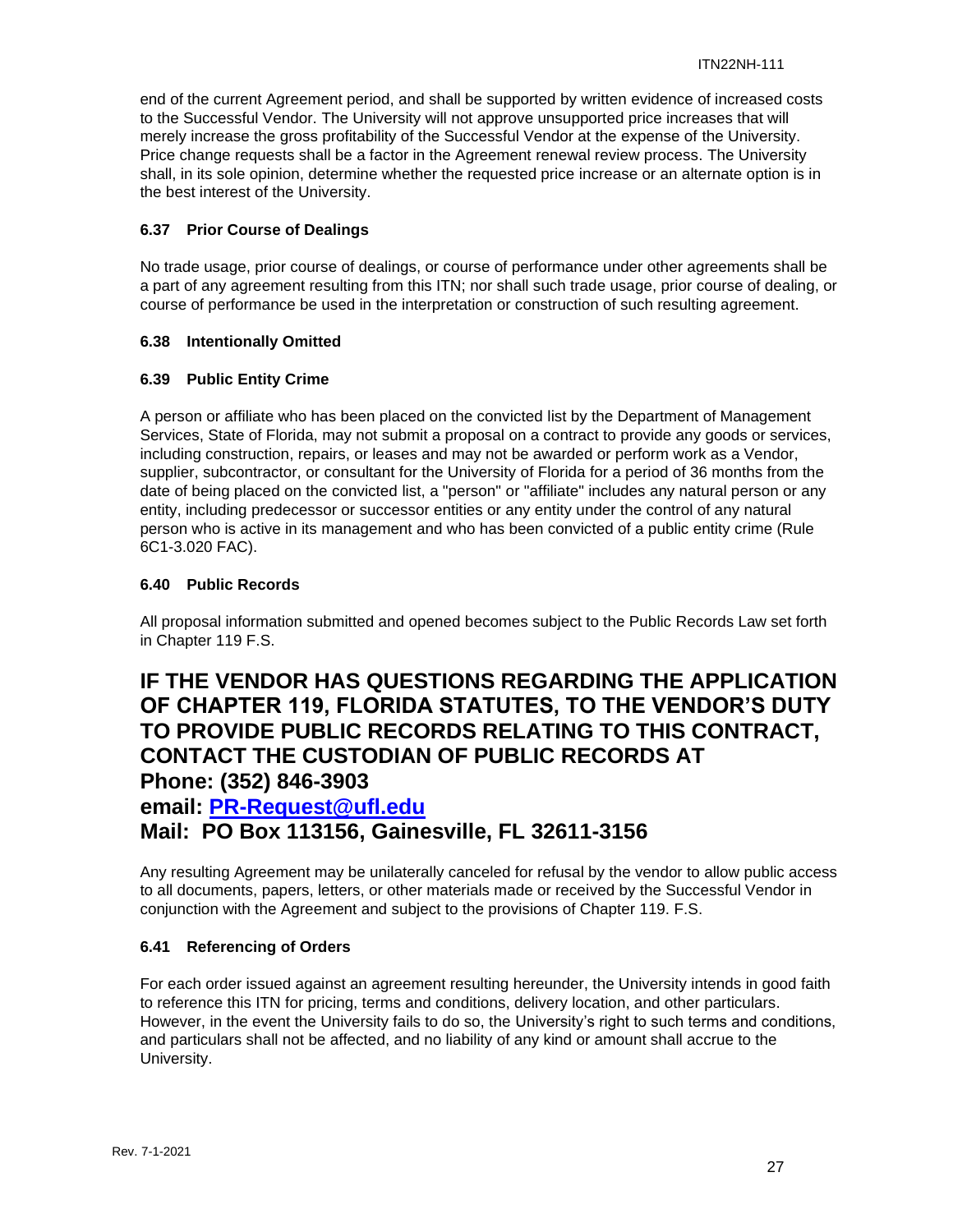## <span id="page-27-0"></span>**6.42 Remedies and Applicable Law**

The Agreement shall be governed by and construed in accordance with the laws of the State of Florida (without regard to principles of conflict of laws) and the rules and regulations of the Florida Board of Governors and the University. University and Successful Vendor shall have available all remedies afforded each by said law. The venue in any action or litigation commenced to enforce the Agreement shall be brought in Alachua County, Florida, and both parties consent to such jurisdiction and venue regardless of the residence of the parties at the time the action is commenced.

## <span id="page-27-1"></span>**6.43 Right of Inspection**

University shall have the right to inspect the goods at delivery before accepting them.

## <span id="page-27-2"></span>**6.44 Right of Offset**

The University shall be entitled to offset against any sums due the Successful Vendor, any expenses or costs incurred by the University, or damages assessed by the University concerning the Successful Vendor's non-conforming performance or failure to perform the Agreement, or any other debt owing the University, including expenses, costs and damages described in the termination provisions contained herein.

## <span id="page-27-3"></span>**6.45 Shipment Under Reservation Prohibited**

Successful Vendor is not authorized to ship the goods under reservation and no tender of a bill of lading will operate as a tender of the goods.

## <span id="page-27-4"></span>**6.46 Specifications: Brand Name or Acceptable Alternate**

Where in these specifications reference is made to materials, trade names, catalog numbers or articles of certain manufacture, it is done for the sole purpose of establishing a basis of a comparable standard of quality, performance, characteristics desired and is not intended to limit or restrict competition. It shall be understood that such method of specification description is not intended to exclude other processes, similar designs, or kinds of materials, but is intended solely as a means of establishing a standard of comparison to be utilized for solicitation evaluation purposes. Other material or product may be used, if in the sole opinion of the University, they are equal in durability, quality and of a design in harmony with the intent of these specifications. Such other material or product which is substantially equivalent to those specific brand(s) specified shall qualify for solicitation evaluation and award consideration by the University. The University reserves the right to reject any substitute material or product which, in its opinion, does not meet the standard of quality established by reference in these specifications and is not considered an acceptable alternate for the intended use and purpose. The burden of proof as to meeting the requirements of these specifications shall be the responsibility of the submitting vendor. Such proposer(s) who is offering any material or product other than the item(s) specified herein must submit with their solicitation response catalog cuts and detailed specifications which will completely describe the item(s) on which they are offering for an acceptable alternate determination by the University. Where the proposer proposes to substitute a material or product which is not known to the University, he/she shall be prepared to submit samples on request for the University's inspection and evaluation. The cost of transportation, both ways, of such samples shall be borne by the submitting proposer.

## <span id="page-27-5"></span>**6.47 Successful Vendor to Package Goods**

Successful Vendor will package goods in accordance with good commercial practice. Each shipping container shall be clearly and permanently marked as follows: (a) Successful Vendor's name and address; (b) Consignee's name, address and purchase order number; (c) Container number and total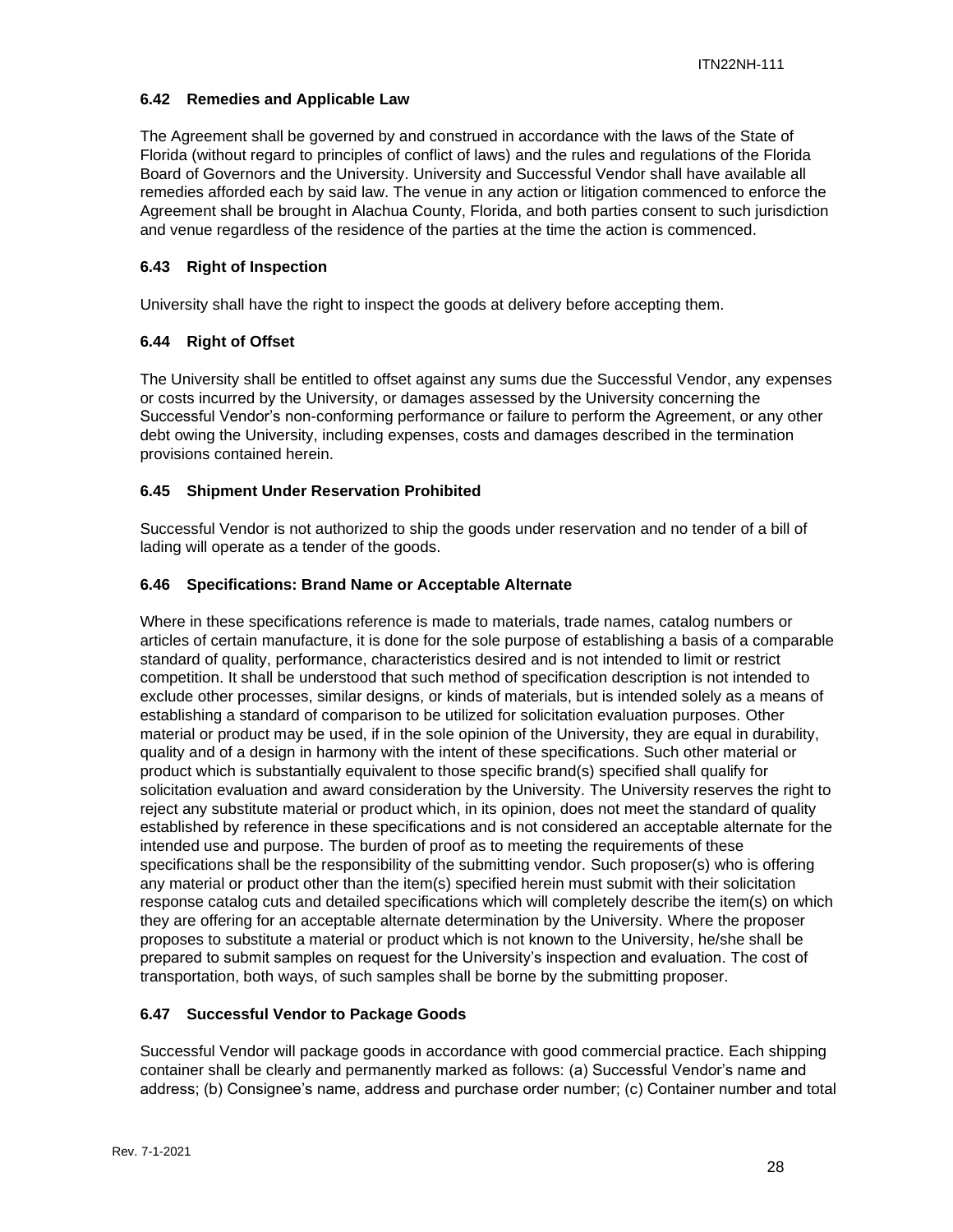number of containers, e.g. box 1 of 4 boxes and (d) the number of the container bearing the packing slip. Successful Vendor shall bear cost of packaging unless otherwise provided.

## <span id="page-28-1"></span><span id="page-28-0"></span>**6.48 Termination**

## **6.48.1 Convenience**

Upon giving at least seven (7) days written notice, University may terminate this Contract, at any time, with no further obligation to Contractor, other than to pay for Services provided in compliance with this Contract prior to Contractor's receipt of the notice of termination. If Contractor defaults under this Agreement and does not cure its default within fourteen (14) days after written notice thereof, University may terminate this Contract. The University reserves the right to terminate the Agreement in whole or part at any time when in the best interests of the University without penalty or cause. Upon receipt of the written notice, the Successful Vendor shall immediately stop all work as directed in the notice, notify all subcontractors of the effective date of the termination and minimize all further costs to the University. In the event of termination under this provision, all documents, data and reports prepared by the Successful Vendor under the Agreement shall become the property of and delivered to the University. The Successful Vendor shall be entitled to receive just and equitable compensation for work in progress, work completed and materials accepted before the effective date of termination. Such compensation shall be the Successful Vendor's sole remedy against the University in the event of termination under this provision.

## <span id="page-28-2"></span>**6.48.2 Default**

The University reserves the right to terminate the Agreement in whole or in part due to the failure of the Successful Vendor to comply with any term or condition of the Agreement, to acquire and maintain all required insurance policies, bonds, licenses and permits, or to make satisfactory progress in performing the Agreement. The University shall provide written notice of the termination and the reasons for it to the Successful Vendor. Upon termination under this provision, all goods, materials, documents, data and reports prepared by the Successful Vendor under the Agreement shall become the property of and be delivered to the University on demand. The University may, upon termination of the Agreement, procure, on terms and in the manner that it deems appropriate, materials, or services to replace those under the Agreement. The Successful Vendor shall be liable to the University for any excess costs incurred by the University in re-procuring the materials or services.

#### <span id="page-28-3"></span>**6.48.3 Gratuities**

The University may, by written notice to the Successful Vendor, cancel the Agreement if it is discovered by the University that gratuities, in the form of entertainment, gifts or other, were offered or given by the Successful Vendor, or any agent or representative of the Successful Vendor, to any officer or employee of the University with a view toward securing favorable treatment with respect to the awarding or amending, or the making of any determinations with respect to the performing of such Agreement. In the event the Agreement is canceled by the University pursuant to this provision, University shall be entitled, in addition to any other rights and remedies, to recover or withhold the amount of the cost incurred by Successful Vendor in providing such gratuities.

#### <span id="page-28-4"></span>**6.48.4 Insolvency**

The University shall have the right to terminate the Agreement at any time in the event Successful Vendor files a petition in bankruptcy; or is adjudicated bankrupt; or if a petition in bankruptcy is filed against Successful Vendor and not discharged within thirty (30) days; of if Successful Vendor becomes insolvent or makes an assignment for the benefit of its creditors or an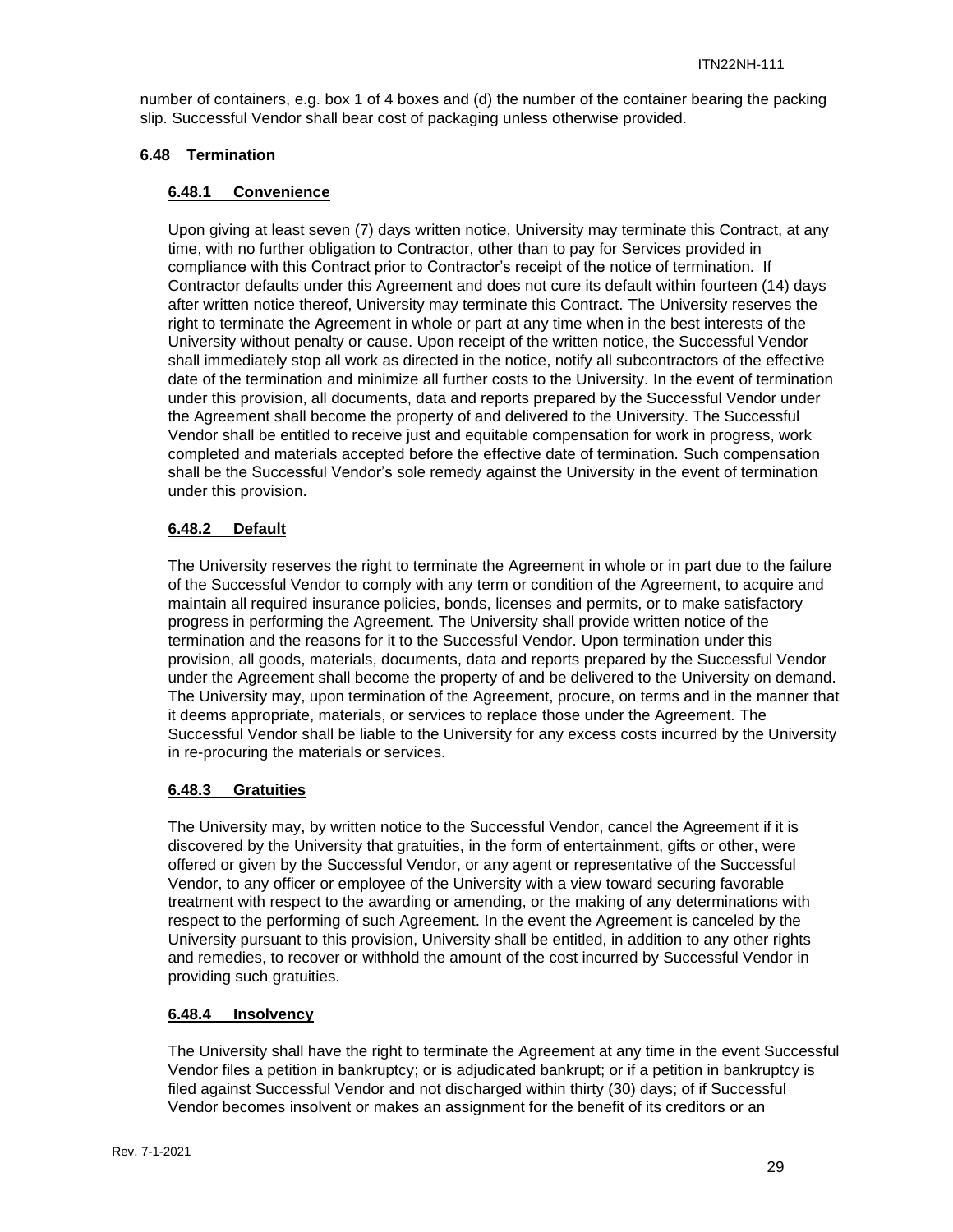arrangement pursuant to any bankruptcy law; of if a receiver is appointed for Successful Vendor or its business.

#### <span id="page-29-0"></span>**6.48.5 Lack of Funds**

The State of Florida's and UF's performance and obligation to pay under this Agreement is contingent upon an annual appropriation by the Florida State Legislature. The Agreement may be canceled without further obligation on the part of the University of Florida in the event that sufficient appropriated funding is unavailable to assure full performance of the terms. The Successful Vendor shall be notified in writing of such non-appropriation as soon as reasonably possible. No penalty shall accrue to the University in the event this cancellation provision is exercised. This cancellation provision shall not be construed so as to permit the University to terminate the Agreement in order to acquire similar equipment, material, supplies or services from another party.

## <span id="page-29-1"></span>**6.48.6 Stop Work Order**

The University may at any time, by written order to the Successful vendor, require the Successful Vendor to stop all or any part of the work called for by the Agreement for a period of ninety (90) days after the order is delivered to the Successful Vendor, and for any further period to which the parties may agree. The order shall be specifically identified as a Stop Work Order issued under this provision. Upon receipt of the order, the Successful Vendor shall immediately comply with its terms and take all reasonable steps to minimize the incidence of costs allocable to the work covered by the order during the period of work stoppage. If a Stop Work Order issued under this provision is canceled or the period of the order or any extension expires, the Successful Vendor shall resume work. The University shall make an equitable adjustment in the delivery schedule or Agreement price, or both, and the Agreement shall be amended in writing accordingly.

#### <span id="page-29-2"></span>**6.48.7 Suspension or Debarment**

The University may by written notice to the Successful Vendor immediately terminate the Agreement if the University determines that the Successful Vendor has been debarred, suspended or otherwise lawfully prohibited from participating in any public procurement activity, including but limited to, being disapproved as a subcontractor Vendor of any public procurement unit or other governmental body.

#### <span id="page-29-3"></span>**6.48.8 Continuation of Performance Through Termination**

The Successful Vendor shall continue to perform, in accordance with the requirements of Agreement, up to the date of termination, as directed in the termination notice.

#### <span id="page-29-4"></span>**6.49 Title and Risk of Loss**

The title and risk of loss of the goods and equipment shall not pass to University until University actually receives the goods and equipment at the point or points of delivery.

#### <span id="page-29-5"></span>**6.50 Warranties**

In addition to any implied warranties, Successful Vendor warrants that the goods furnished will conform to the specifications, drawings, and descriptions listed herein, and to the sample or samples if any, furnished by the Successful Vendor. In the event of a conflict between the specifications, drawings, and descriptions, the specifications shall govern.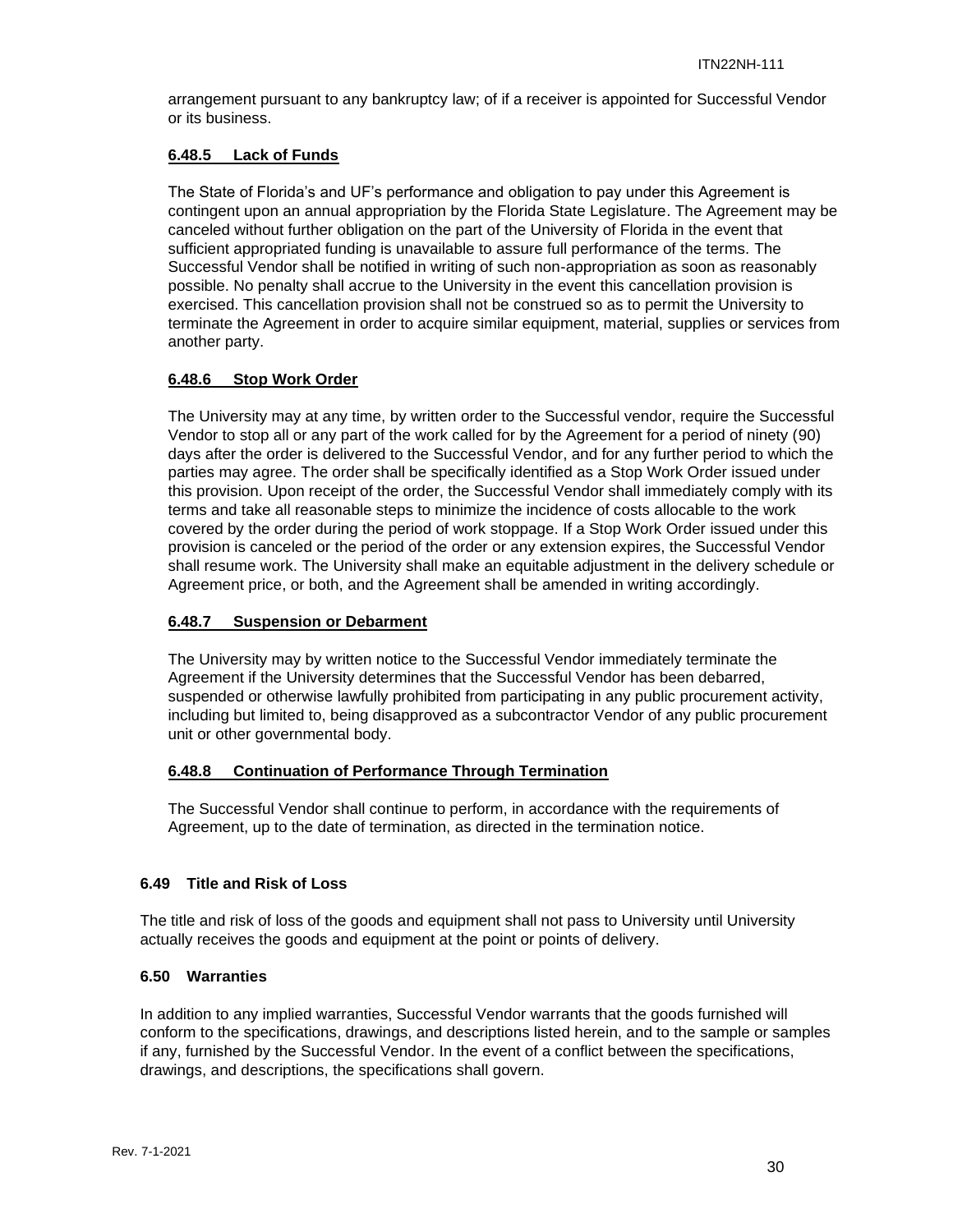## <span id="page-30-0"></span>**6.51 Payment Card Industry Data Security Standard.**

For e-commerce business and/or credit card transactions, Proposer agrees to be bound by the requirements and terms of the Rules of all applicable Card Associations, as amended from time to time, and be solely responsible for security and maintaining confidentiality of Card transactions processed by means of electronic commerce up to the point of receipt of such transactions by Bank.

Proposer is required to be in compliance with the requisites of the SAS 70 and/or Payment card Industry Data Security Standard and provide written attestation of compliance annually.

#### <span id="page-30-1"></span>**6.52 Payment and Invoice Information**

All invoices will need to contain either a **UF purchase order number** or the **8-digit department ID number** of the department with which you are doing business. Please include your Tax Identification number. All invoices for payment should be submitted to the University of Florida via:

Email: [UFL.invoices@edmgroup.com](mailto:UFL.invoices@edmgroup.com)

Or by Fax: 1-570-496-5411

Or by Mail: University of Florida Attn: Accounts Payable PO Box 3357 Scranton, PA 18505

#### **6.53 Travel**

Any travel authorized by this Contract and being compensated separately shall be compensated in accordance with University's travel policy [\(http://fa.ufl.edu/uco/handbook/handbook.asp?doc=1.4.14\)](http://fa.ufl.edu/uco/handbook/handbook.asp?doc=1.4.14) and Contractor shall be required to provide all back-up documentation required by the policy.

#### **6.54 State Purchasing Requirements**

IT IS EXPRESSLY UNDERSTOOD AND AGREED THAT ANY ARTICLES THAT ARE THE SUBJECT OF, OR REQUIRED TO CARRY OUT, THIS CONTRACT SHALL BE PURCHASED FROM A NONPROFIT AGENCY FOR THE BLIND OR FOR THE SEVERELY HANDICAPPED THAT IS QUALIFIED PURSUANT TO CHAPTER 413, FLORIDA STATUTES, IN THE SAME MANNER AND UNDER THE SAME PROCEDURES SET FORTH IN SECTION [413.036\(](http://www.leg.state.fl.us/STATUTES/index.cfm?App_mode=Display_Statute&Search_String=&URL=Ch0413/Sec036.HTM)1) AND (2), FLORIDA STATUTES; AND FOR PURPOSES OF THIS CONTRACT THE CONTRACTOR SHALL BE DEEMED TO BE SUBSTITUTED FOR THE UNIVERISTY INSOFAR AS DEALINGS WITH SUCH QUALIFIED NONPROFIT AGENCY ARE CONCERNED. This requirement applies only if any such nonprofit agency produces a product covered by this CONTRACT and can satisfy the terms of this CONTRACT with respect to price, quantity, quality, and delivery time. Any questions concerning available products should be directed to: Division of Vocational Rehabilitation Headquarters, 2002 Old St. Augustine Road, Building A, Tallahassee, Florida 32301-4862, (800) 451-4327 (Voice/TDD).

IT IS EXPRESSLY UNDERSTOOD AND AGREED THAT ANY ARTICLES WHICH ARE THE SUBJECT OF, OR REQUIRED TO CARRY OUT, THIS CONTRACT SHALL BE PURCHASED FROM THE CORPORATION IDENTIFIED UNDER CHAPTER 946, F.S., IN THE SAME MANNER AND UNDER THE SAME PROCEDURES SET FORTH IN SECTION [946.515\(](http://www.leg.state.fl.us/STATUTES/index.cfm?App_mode=Display_Statute&Search_String=&URL=Ch0946/Sec515.HTM)2), AND (4), F.S.; AND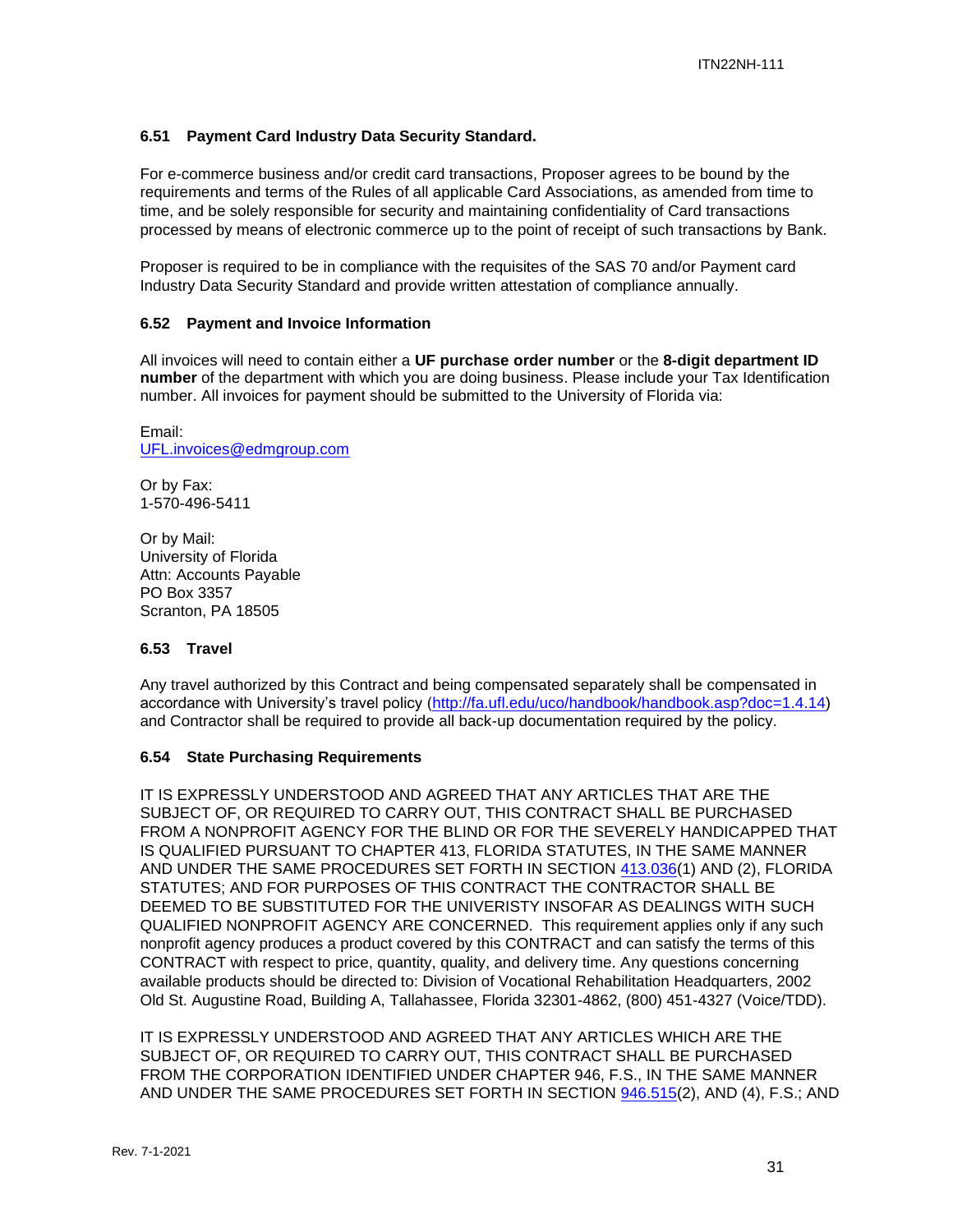FOR PURPOSES OF THIS CONTRACT THE CONTRACTOR CARRYING OUT THE PROVISIONS OF THIS CONTRACT SHALL BE DEEMED TO BE SUBSTITUTED FOR UNIVERSITY INSOFAR AS DEALINGS WITH SUCH CORPORATION ARE CONCERNED. This requirement applies only if the corporation produces a product covered by this CONTRACT and can satisfy the terms of this CONTRACT with respect to price, quantity, quality, and delivery time. Any questions concerning the corporation's ability to provide products or services should be directed to: Prison Rehabilitative Industries and Diversified Enterprises, Inc., 12425 - 28th Street North, Saint Petersburg, Florida 33716, (727) 572-1987.

## **6.55 Notices**

All notices, consents, approvals and other communications (collectively, "Notices") which may be or are required to be given by either party shall be properly given only if made in writing and sent to the address of University or Contractor, as applicable, set forth in Exhibit A, as the same is modified in accordance herewith, by hand delivery, U.S. Certified Mail (Return Receipt Requested) or nationally recognized overnight delivery service. Telephone and facsimile numbers and e-mail addresses are listed for convenience only. Either party may change its address for Notices by giving written notice to the other party in accordance with this provision.

## <span id="page-31-0"></span>**6.56 Ownership of Work**

All reports, studies, plans, deliverables, strategies, materials, discoveries, inventions, processes, designs, plans, trade secrets, data, information, documents and other work (collectively, "Work"), whether of a technical nature or not, made, developed or obtained by Contractor pursuant to this Contract or in connection with the provision of the Services shall be the sole and exclusive property of University and any copyrightable Work shall be deemed a "work made for hire" under the United States copyright laws. Should such Work not constitute a "work made for hire" under the United States copyright laws, Contractor hereby grants, transfers, assigns, and conveys to University and its successors and assigns, the entire right, title, and interest in the Work or any part thereof. At all times during and after the Term, Contractor shall assist University in obtaining and maintaining, for University's benefit, copyrights and other relevant legal protections in the Work and Contractor shall execute and cause its subcontractors to execute such further instruments as University may reasonably require as evidence of ownership of such rights. Immediately upon termination of this Contract for any reason, all Work, in whatever form, shall be turned over to University. This provision shall survive the termination of this agreement.

## **6.57 Access to Work**

University shall always have access to review the ongoing Work of Contractor for purposes of inspecting the same and determining that the Services are being performed in accordance with the terms of this Contract.

## **6.58 Independent Contractor**

Contractor is and shall at all times remain an independent contractor, with sole control of the manner and means of performing the Services. Contractor shall have no authority to bind or commit University to any contract, representation or obligation to or with any third party or to incur any cost, expense, liability or other amount for or on behalf of University, and Contractor shall not act as or represent that it is the agent of University. Further, it is understood and agreed by the parties that nothing contained in this Contract shall be construed to create a joint venture, partnership, association, or other affiliation or like relationship between the parties, it being specifically agreed that their relationship is and shall remain that of independent parties to a contractual relationship as set forth in this Contract.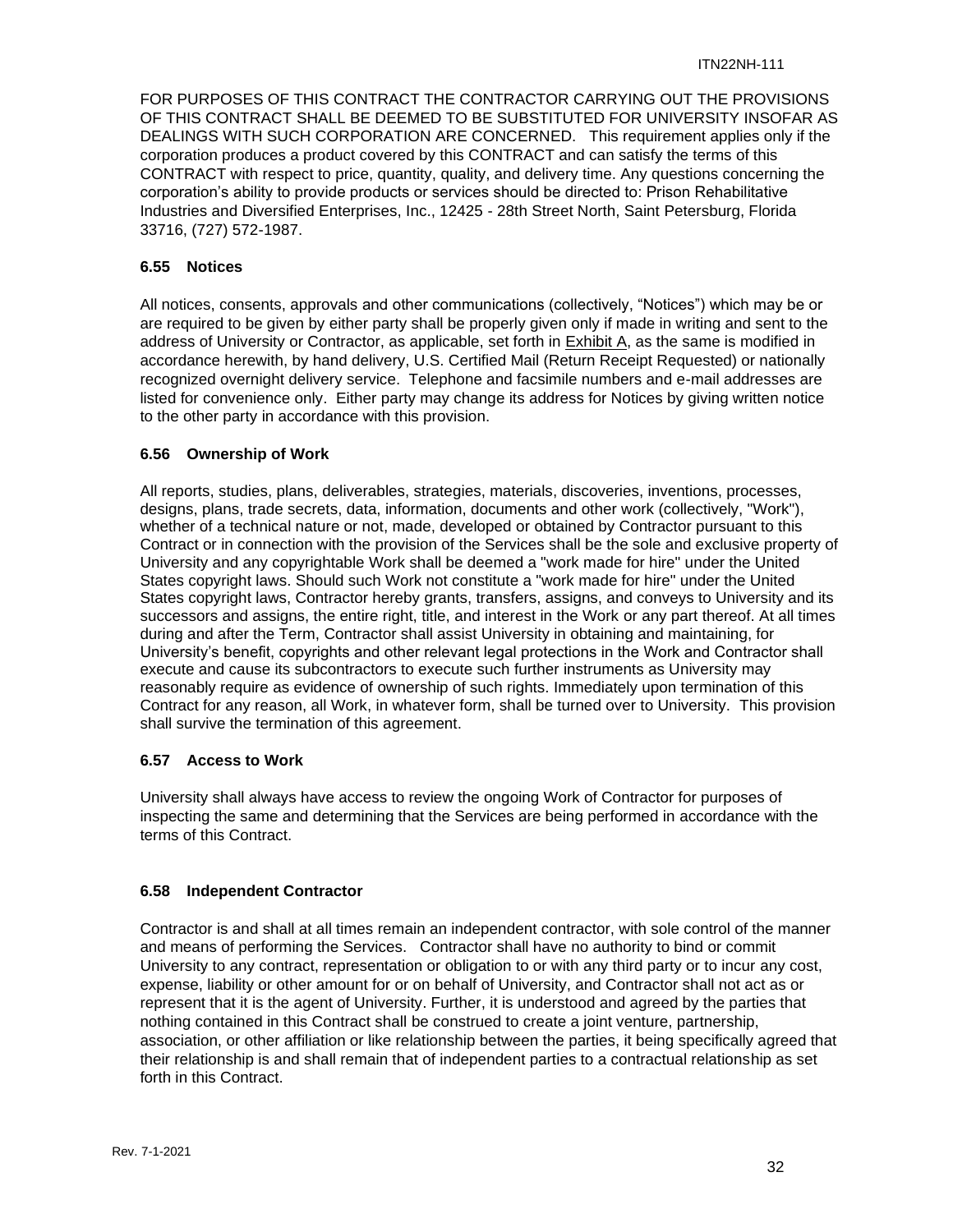## **6.59 No Use of Name/Logos/Public Statements**

Except with the prior written consent of the other party, no party shall, make any press or media announcement concerning this Contract, or use the name, logos, or trademarks of any other party, or any version, abbreviation, or representation of them. In the case of University, consent must be provided by its Vice President for University Relations or that position's designee.

#### **6.60 Time of the Essence**

Time is of the essence with respect to all provisions of this Contract in which a definite time for performance is specified.

#### **6.61 Intentionally Omitted**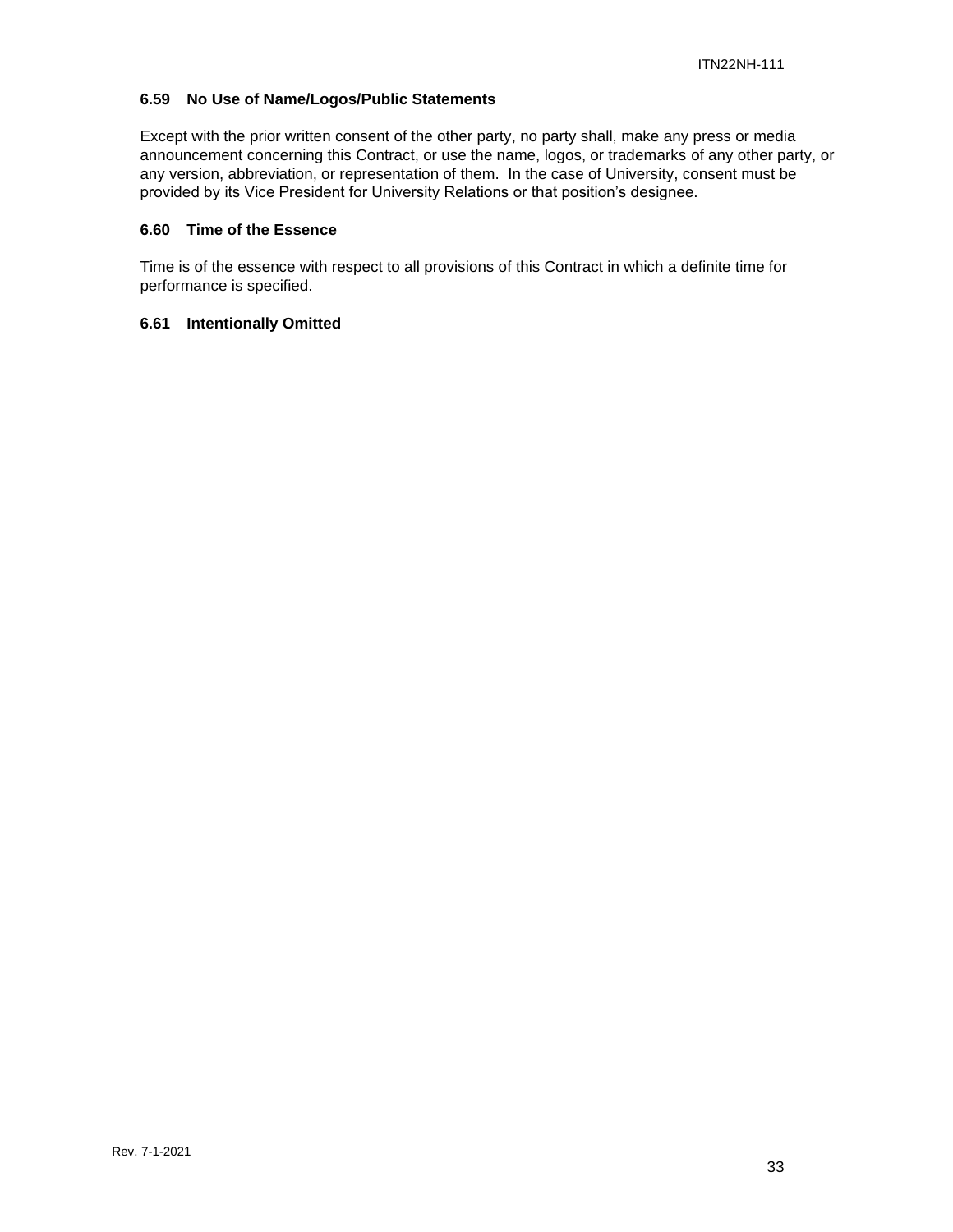#### <span id="page-33-0"></span>**Contract 7.0 Certifications and Forms**

#### **7.1 Certification of Proposal**

Explanation: This certification attests to the vendor's awareness of, and agreement, to the content of this ITN and all accompanying provisions contained herein.

Action: Vendor is to ensure that the following certificate is duly completed and correctly executed by an authorized officer of your company.

This proposal is submitted in response to Invitation to Negotiate # ITN22NH-111 issued by the University of Florida. The undersigned, as a duly authorized officer, hereby certifies that

> \_\_\_\_\_\_\_\_\_\_\_\_\_\_\_\_\_\_\_\_\_\_\_\_\_\_\_\_\_\_\_\_\_\_\_\_\_ (Vendor Name)

agrees to be bound by the content of this proposal and agrees to comply with the terms, conditions and provisions of the referenced Invitation to Negotiate (ITN) and any addenda thereto in the event of an award. Exceptions are to be noted as stated in the ITN. The proposal shall remain in effect for a period of ninety (90) calendar days as of the Due Date for responses to the ITN.

The undersigned certifies that to the best of his/her knowledge: (check one pf the below and provide information if required)

There is no trustee or employee of the University of Florida who has or whose Relative has an Interest in the entity or entities making this proposal or who is a natural person making this proposal.

There are trustee(s) and/or employee(s) of the University of Florida who have, and/or whose Relative(s) have, an Interest in the entity or entities making this proposal or who is a natural person making this proposal. Describe the nature of the interest held by each trustee, employee, or Relative of the trustee or employee (for example, grandson of Employee X owns the company or spouse of Employee Y is a director of the company).

"Interest" for purposes of this disclosure includes the following: director, trustee, officer, or employee of an entity, any contract with an entity (including consulting), or any partner, proprietor, stock, equity, or other ownership interest in an entity.

"Relative" for the purpose of this disclosure is an individual who is related to the trustee or employee as father, mother, son, daughter, brother, sister, uncle, aunt, first cousin, nephew, niece, husband, wife, father-in-law, mother-in-law, son-in-law, daughter-in-law, brother-in-law, sister-in-law, stepfather, stepmother, stepson, stepdaughter, stepbrother, stepsister, half brother, half sister, grandparent, great grandparent, grandchild, great grandchild, step grandparent, step great grandparent, step grandchild, step great grandchild, person who is engaged to be married to the trustee or employee or who otherwise holds himself or herself out as or is generally known as the person whom the trustee or employee intends to marry or with whom the trustee or employee intends to form a household, or any other natural person having the same legal residence as the trustee or employee"

The undersigned further certifies that their firm (check one) \_\_\_**IS** *or* \_\_\_**IS NOT** currently debarred, suspended, or proposed for debarment by any federal entity. The undersigned agrees to notify the University of any change in this status, should one occur, until such time as an award has been made under this procurement action.

Person(s) authorized to negotiate in good faith on behalf of this firm for purposes of this Invitation to Negotiate are: